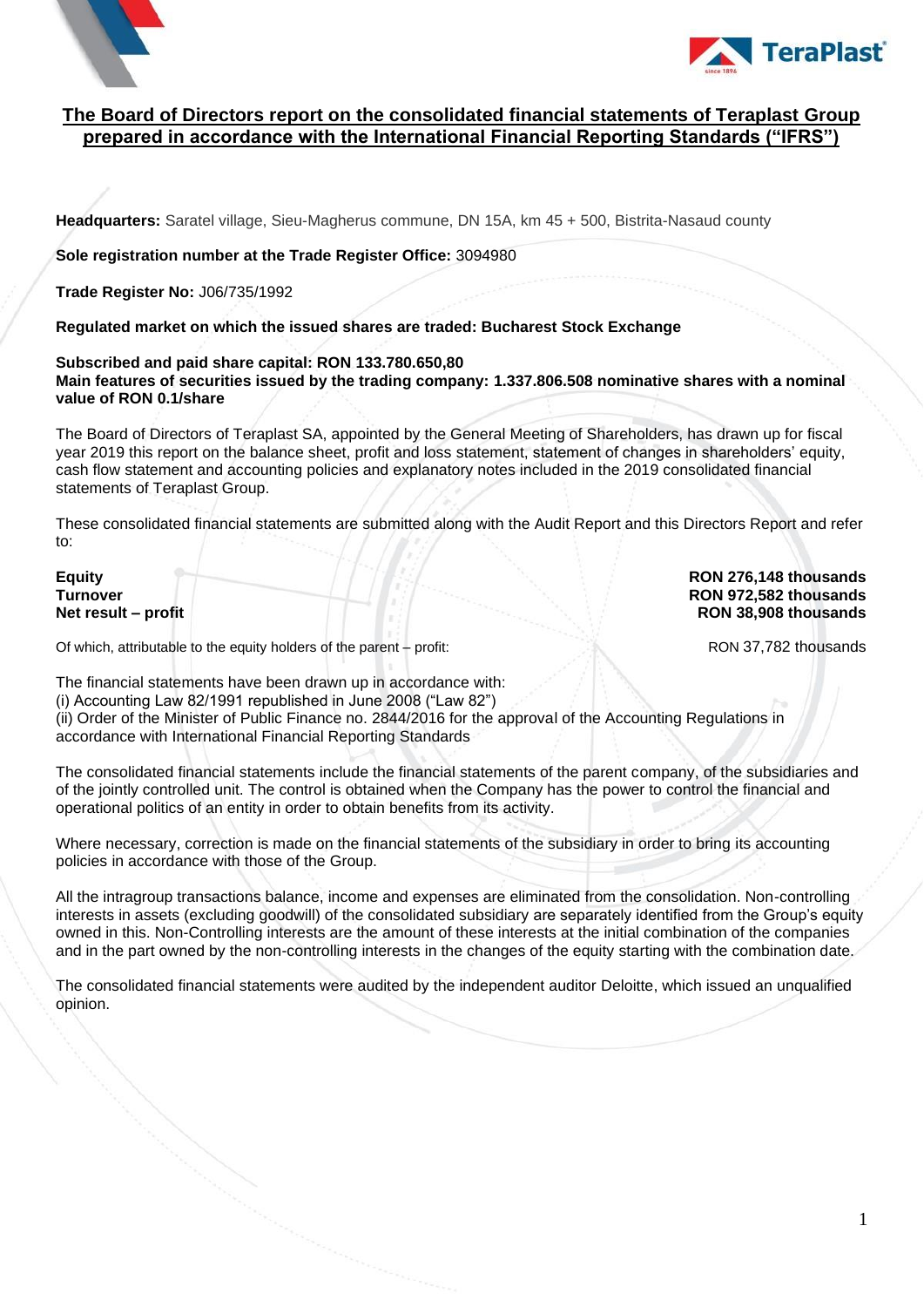



# **Contents**

| 2.2. EVOLUTION OF THE KEY-ITEMS OF THE BALANCE SHEET ERROR! BOOKMARK NOT DEFINED. |  |  |
|-----------------------------------------------------------------------------------|--|--|
|                                                                                   |  |  |
|                                                                                   |  |  |
|                                                                                   |  |  |
|                                                                                   |  |  |
|                                                                                   |  |  |
|                                                                                   |  |  |
|                                                                                   |  |  |
|                                                                                   |  |  |
|                                                                                   |  |  |
|                                                                                   |  |  |
|                                                                                   |  |  |
|                                                                                   |  |  |
|                                                                                   |  |  |
|                                                                                   |  |  |

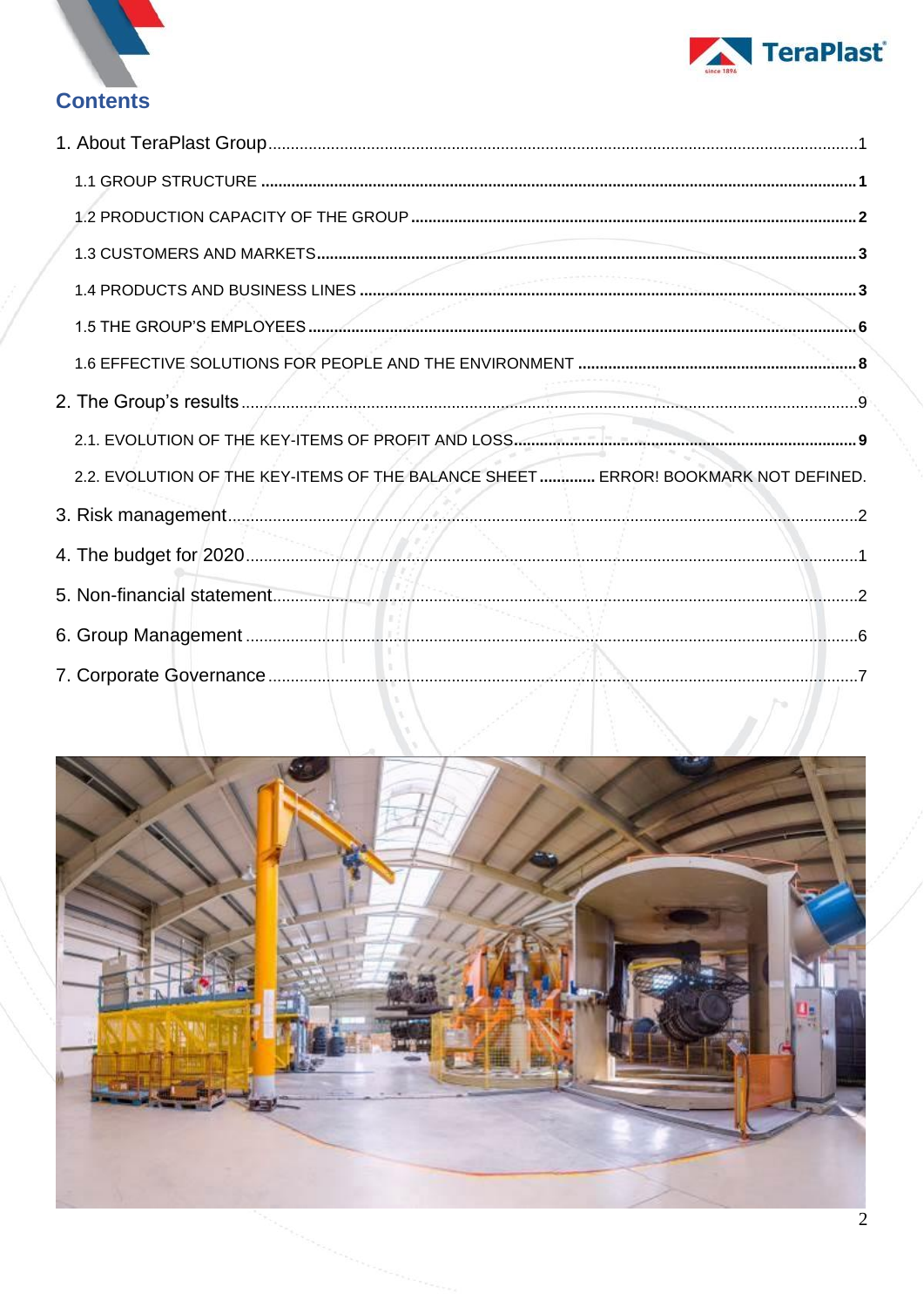



# <span id="page-2-0"></span>**1. About TeraPlast Group**

#### <span id="page-2-1"></span>*1.1 Group Structure*

The history of TeraPlast started in 1896, with the ceramic tile production workshop in Bistrita. Today, almost 125 years later, the TeraPlast Group is the largest Romanian construction materials manufacturer. These achievements are the natural result of more than a century of continuous development and innovation, all done for one objective: providing efficient solutions for people and the environment.

With over 120 years of tradition, TeraPlast SA, the parent company, is the leader of the exterior sewage market and of the compounds market in Romania. The company's product portfolio is organized on seven business lines: Installations, Window Profiles, Compounds, Thermal Insulating Panels, Windows & Doors and Roof Systems. As of July 2<sup>nd</sup>, 2008, TeraPlast SA has been listed on the Bucharest Stock Exchange under the TRP symbol. TeraPlast shares are included within BET, BET-TR, BET-BK, BET-XT, BET-XT-TR si BET-Plus index range.

The Group Companies as of December 31<sup>st</sup>, 2019 is:

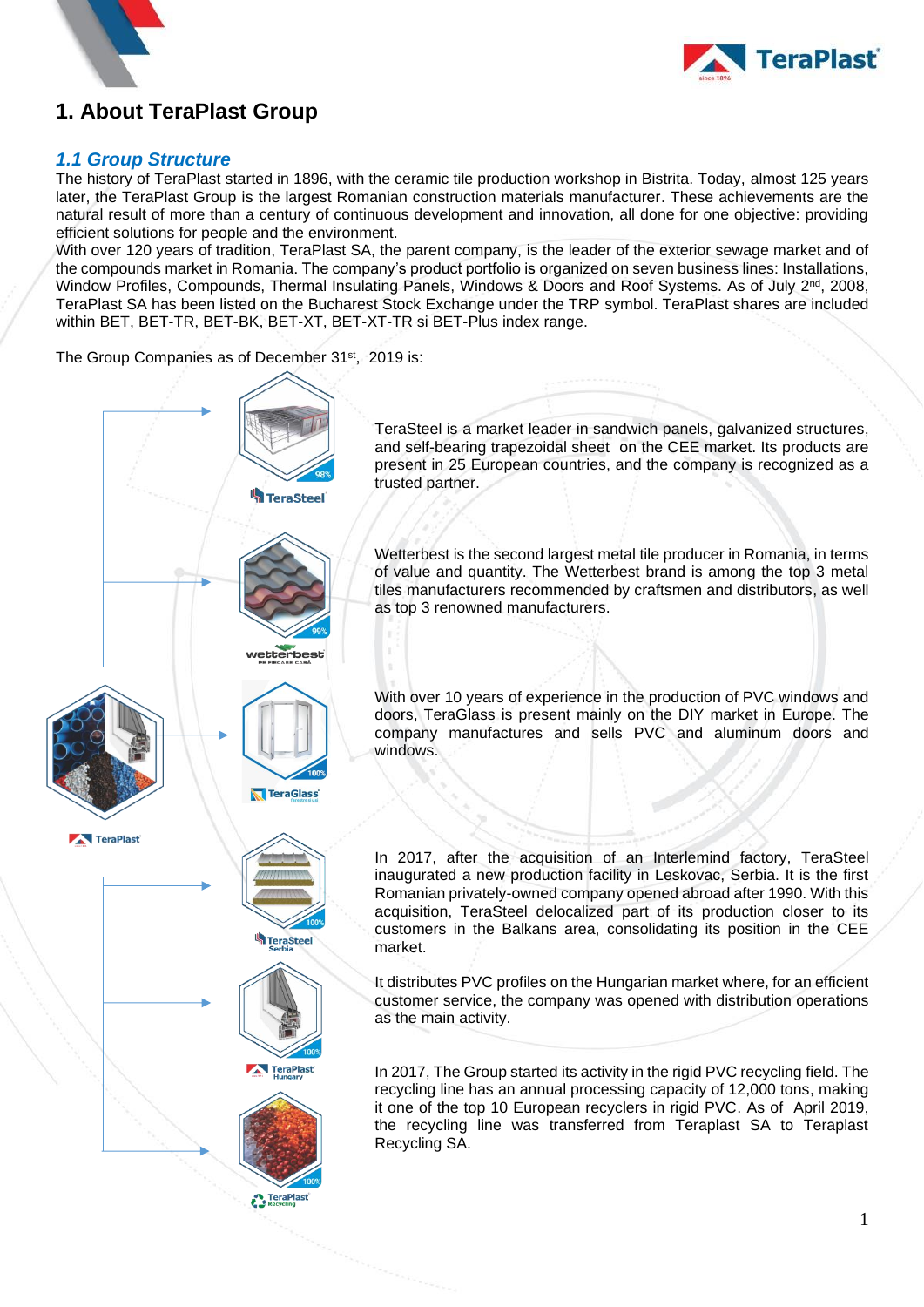

### <span id="page-3-0"></span>*1.2 Production capacity of the Group*

Today, the TeraPlast Group products are made in the 11 factories located in Romania (Saratel, Bistrita, Baicoi, Podari) and outside the country (Leskovac, Serbia) with a surface area of over 300,000 square meters:

- 1. PVC factory, Saratel (TeraPlast)
- 2. Polypropylene Factory, Saratel (TeraPlast)
- 3. Polyethylene products factory, Saratel (TeraPlast)
- 4. PVC windows and doors factory, Bistrita (TeraGlass)
- 5. Thermal insulating panels factory, Saratel (TeraSteel)
- 6. Galvanized steel purlins factory, Bistrita (TeraSteel)
- 7. Roof systems Factory, Baicoi (Wetterbest)
- 8. Roof systems factory, Saratel (Wetterbest)
- 9. Roof systems factory, Podari (Wetterbest)
- 10. Thermal insulating panels factory, Leskovac (TeraSteel)
- 11. Rigid PVC recycling factory, Saratel (TeraPlast Recycling)

**The PVC plant** has a processing capacity of over 50 thousand tons / year.

• 4 dosing / mixing plants, 100% automatic;

• 6 PVC pipe extrusion lines for indoor and outdoor sewers as well as for water supply;

• 16 PVC profile extrusion and lamination lines:

• 4 granulators for the production of plasticized granules (especially for the production of electric cables) and rigid (for the production of fittings or other injected parts;

**The Polyolefine Factory** has a production capacity of 3,800 to / year of extruded, injected and rotoformed polyethylene, polypropylene and PVC products, for internal sewage, external sewerage (fireplaces and some fittings), water supply (bins), liquid storage (tanks) as well as water treatment solutions (septic tanks, purification micro-plants) and comprises:

- 8 injection machines for the production of PP and PVC fittings
- 3 line for polypropylene pipe;
- 1 rotomoulding machine;
- 1 line for thermoformed fittings;

**The polyethylene pipe factory**, with a production capacity of 11,500 t / y, produces high density polyethylene pipes for water and gas networks, but also for telecommunication, sewage or irrigation, as well as corrugated polyethylene pipes.

• 5 lines of pressure pipe extrusion for water, gas and irrigation;

• 1 line for corrugated pipe production for sewerage, drain and cable protection.

**The PVC windows and doors factory**, with a production capacity of 250,000 pieces / year, manufactures PVC and aluminum (Al) insulating joinery,

- 1 Lisec line for glass processing
- 1 automated center for cutting & machining PVC profiles
- 2 cutting centers;
- 1 cantilever cutting machine;
- 3 automatic machining centers,
- 5 welding & 5 deburring lines;
- Semi automated line for hardware & internal logistics.







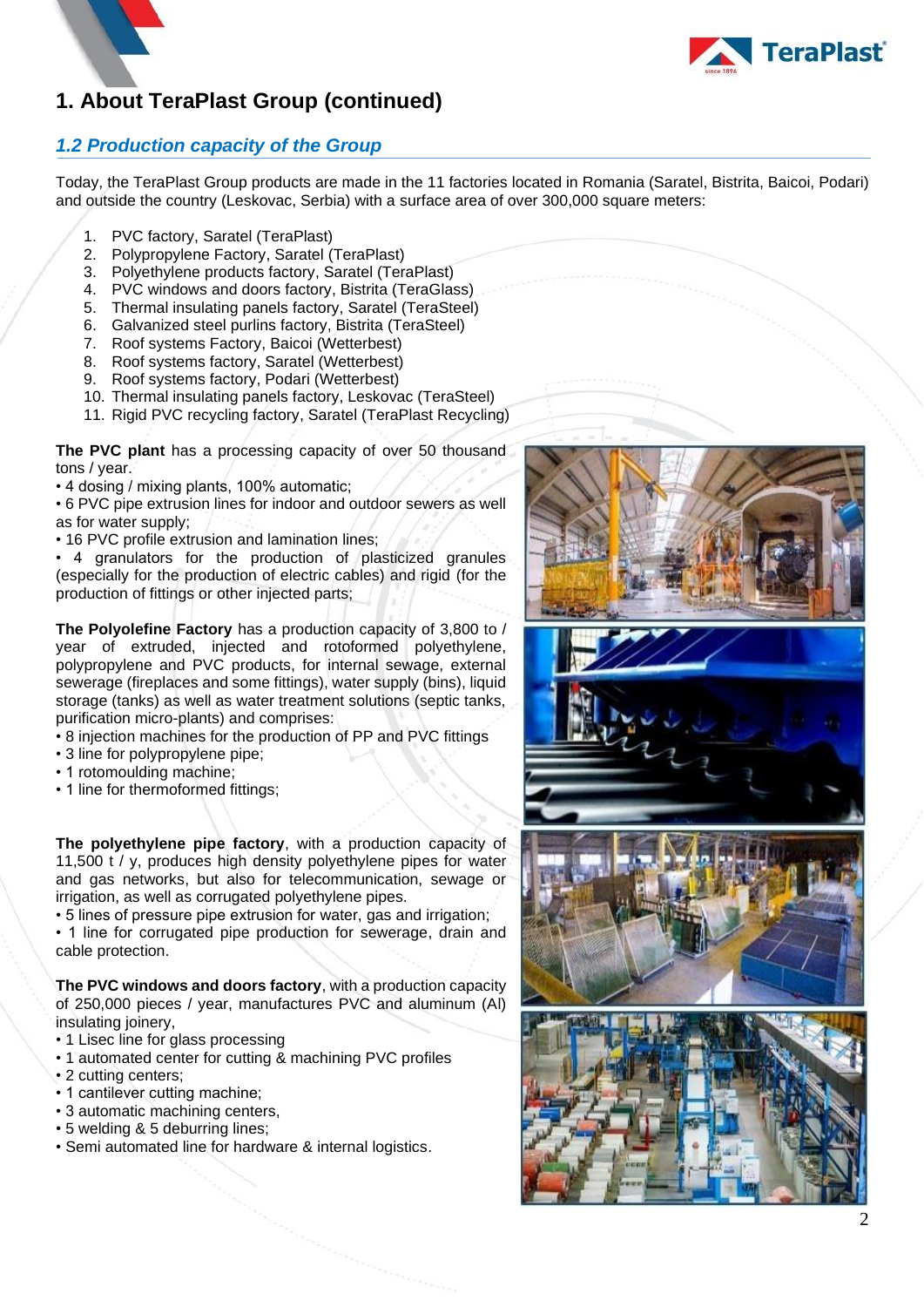

**The sandwich panel factory** from TeraPlast Industrial Park in Saratel, Bistrita-Nasaud (RO):

• 1 Pu.Ma line for production of PUR and PIR sandwich panels, with capacity: 2.2 mil sq m and press length: 32m, • Accessories line

**Sandwich panel and corrugated sheet factory** from Serbia:

• 1 Pu.Ma line for production of mineral wool, PUR and PIR sandwich panels with a capacity of 2.2 mil sqm and length of the press 32m;

• mineral wool module integrated into the panel line;

• 1 self supporting trapezoidal sheet up to 153mm;

**Galvanized profile factory**, Bistrita, Bistrita-Nasaud (RO), with the following equipment:

• 1 slicing line;

• 1 C, Z, U and Sigma profile production line, up to 4 mm thick with a capacity of 5,500 tons;

• 2 metal reinforcement lines for PVC joinery, with a production capacity of 4,000 tons / line;

**The metal tile and sheet metal factory** in Baicoi operates on 33 automatic lines: for metal tiles with different profiles, for 4-dimensional sheet metal, for the gutter and pipe system, for folded sheet metal and many other accessories.

• at present, in the factory in Podari, Dolj County, there are 4 automatic production lines of the Wetterbest metal tile;

• from the second half of 2017, an automatic metal tile production line operates in Bistrita.

**The rigid PVC recycling factory** is a complex PVC recycling facility for both post-industrial and post-consumer rigid PVC & electrostatic separation of recycled materials with a processing capacity of 12,000 to / year, thus being the largest rigid PVC recycler in Romania and one of the top 10 rigid PVC recyclers at European level.

### <span id="page-4-0"></span>*1.3 Customers and markets*

The TeraPlast Group exports to 25 European countries, including all of Romania's neighboring countries and as far Germany, France or Norway. The companies with the highest export activity within the group are TeraSteel and TeraGlass, with over 50% and over 80% respectively. Overall exports of the Group are 23% of the turnover.

Currently, the number of TeraPlast Group's active clients exceeds 3,000. Customer satisfaction levels increase from year to year, according to studies conducted by independent third parties.

### <span id="page-4-1"></span>*1.4 Products and business lines*

TeraPlast Group products are certified and tested by institutions such as: IFT Rosenheim, FIRES Slovakia, ZAG Slovenia, TECHNALIA Spain, INCERC Romania, ICECON Romania. In addition, the Group has its own R & D department, Quality Management: ISO 9001, 14001, 18001. The internal testing laboratory is accredited by RENAR (Romanian Association of Accreditation).





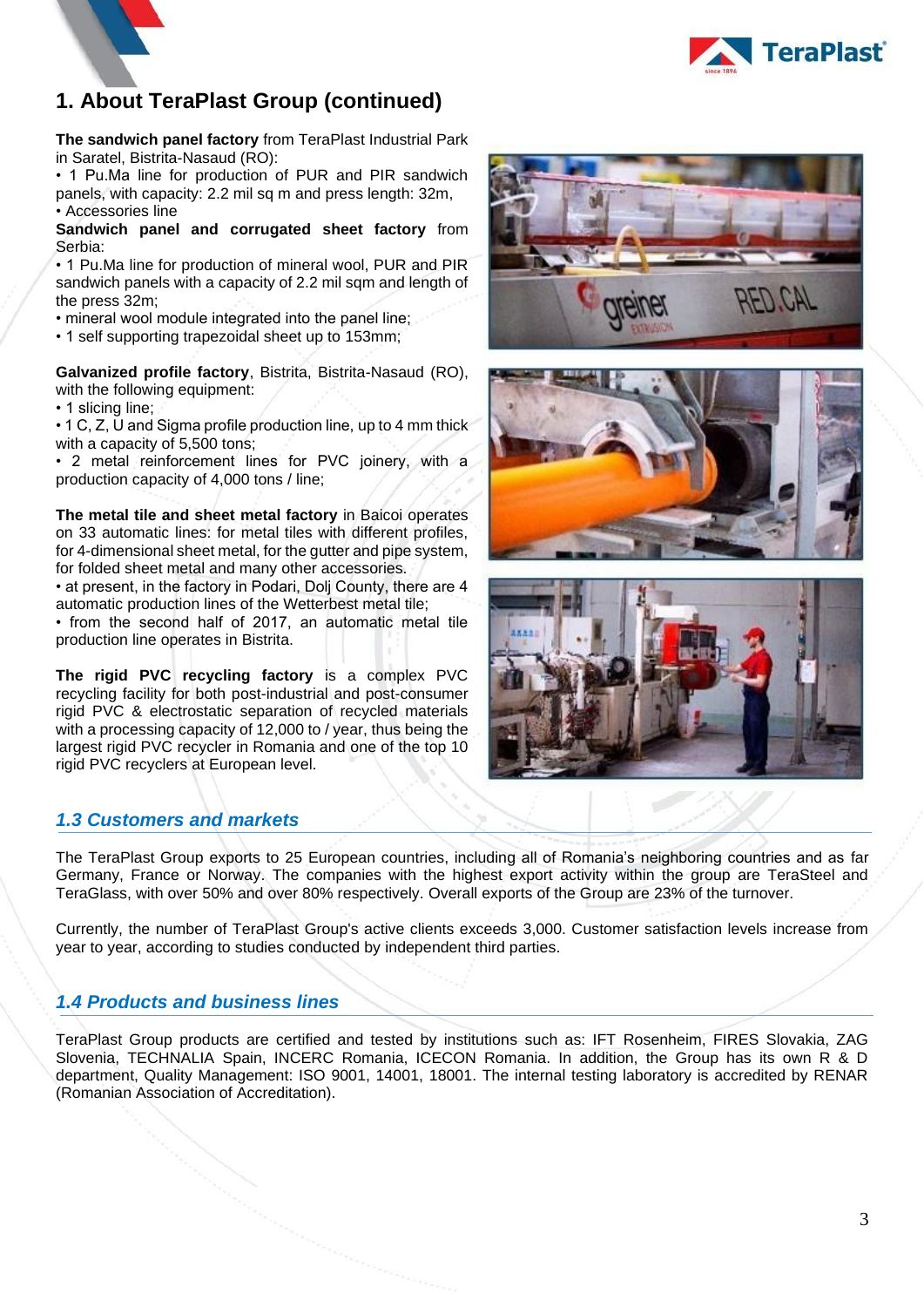

#### *Installations*

The Installations business line includes external sewage systems, internal sewage, water and gas transport and distribution, rainwater and domestic water management, irrigation, water drilling, telecommunication, electrical networks accessories, individual utilities connections.

TeraPlast is the leader of the external sewage market and the second player on the Romanian overall installation market.

According to the sustainable development strategy "Romania 2025", the total investment needs for the rehabilitation of the public water supply and sewage infrastructure are 12.5 billion euros, and the annual average of the required investments is 625 million euros per year. As regards the connection of the population to water and sewage, in 2018 in Romania, 69,4% of the resident population is connected to the water supply systems, while the percentage of connection to the resident population of the sewage systems provided with sewage treatment plants is 52,7%. Furthermore, only 35% of Romania's dwellings are connected to a gas network.



For 2014-2020, € 11 billion was earmarked under the POIM. Of this amount, 2.75 billion euros were settled to date and contracts worth 9.8 billion euros were signed. In this context, demand is expected to increase over the next 3 years as a result of reaching the execution stage of these projects.

TeraPlast constantly invests in improving the solutions it offers. This implies obtaining systems with functionalities that meet the needs of the clients, but also reflect responsible development - one of the main directions of the Society in this area. In 2019, the company launched the PE 100-RC pipe with protective PP layer, which provides a lifetime of up to 100 years, ease of installation and superior properties.

TeraPlast diversified its product portfolio outside the infrastructure market and into the residential market. For example, under the state aid scheme, TeraPlast has increased its presence into the polypropylene pipes market offering multilayered polypropylene pipes for interior sewerage.

#### *Window profiles*

The window profiles business line serves over 200 clients producing thermal insulating window profiles. On the domestic market, the best-selling system is the 4-chamber, while for export the demand is stronger for 6 and 7-chamber systems.

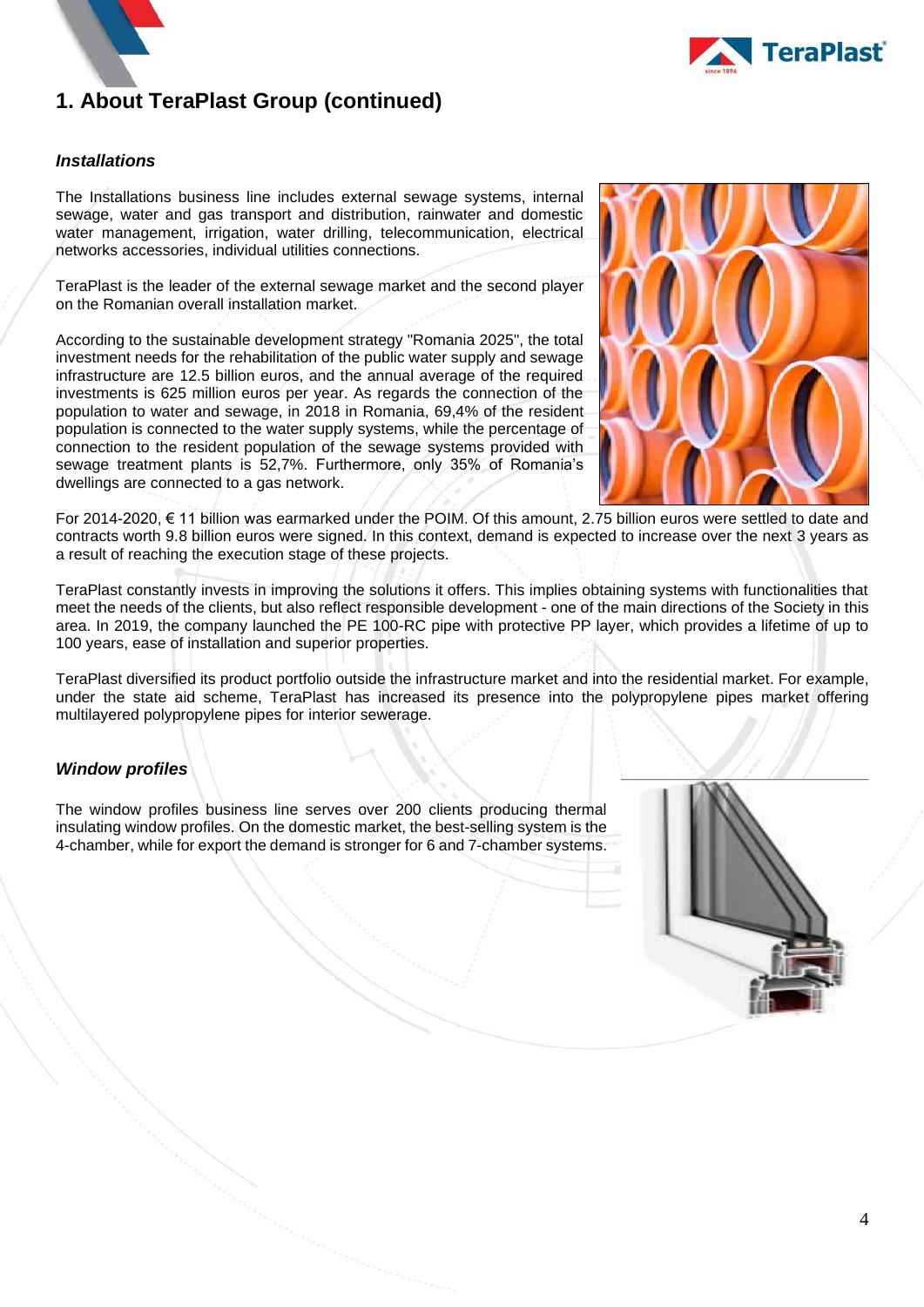



#### *Compounds*

With a market share of more than 34%, TeraPlast is the leader in the compounds market in Romania and the main supplier of PVC compounds for the cable industry in Romania. The portfolio includes plasticized compounds and rigid compounds, with applications in the extrusion and injection industry.

The state aid project also targeted this line of business. As a result of the investment, the company brought an innovation on the Romanian compounds market - halogen-free, fire resistant compounds (HFFR).

#### *Metallic roof tiles*

Wetterbest products are present through a wide range of dealers, 3 showrooms and in most DIY stores in Romania. The product portfolio covers a complete range of finished products and accessories for roofing:

- Metallic tiles
- Flat roofs
- Roof accessories, which include the complete range of accessories needed for the installation of roof systems
- Trapezoidal sheets
- Drainage systems
- Metallic fence slats

• Membranes and other accessories, marketed in the form of commodities, required to provide a complete roofing system.

Wetterbest invested a total of EUR 9 million, partially funded by a state aid project, aimed at opening a new manufacturing facility in Baicoi (Prahova), which, at a production capacity of more than 10 million square meters of tile, ensures optimal flow of logistics and storage, and increase operational efficiency.

#### *Sandwich panels and galvanized steel purlins*

The business line includes an extensive portfolio of products obtained in the three factories, two in Bistrita Nasaud county, Romania, respectively one in Serbia, offering the next product categories:

- PUR, PIR, MW thermal insulation panels
- Galvanized steel purlins
- Turnkey halls
- Lead by TeraSteel turnkey halls
- Self-supporting trapezoidal sheet

TeraSteel is a trusted strategic partner in the CEE area and one of the main regional producers through its two factories.

Through the network of partner companies in the refrigeration industry, the Group has provided over 50% of the panels used for refrigeration chambers in the major supermarket chains in Romania.





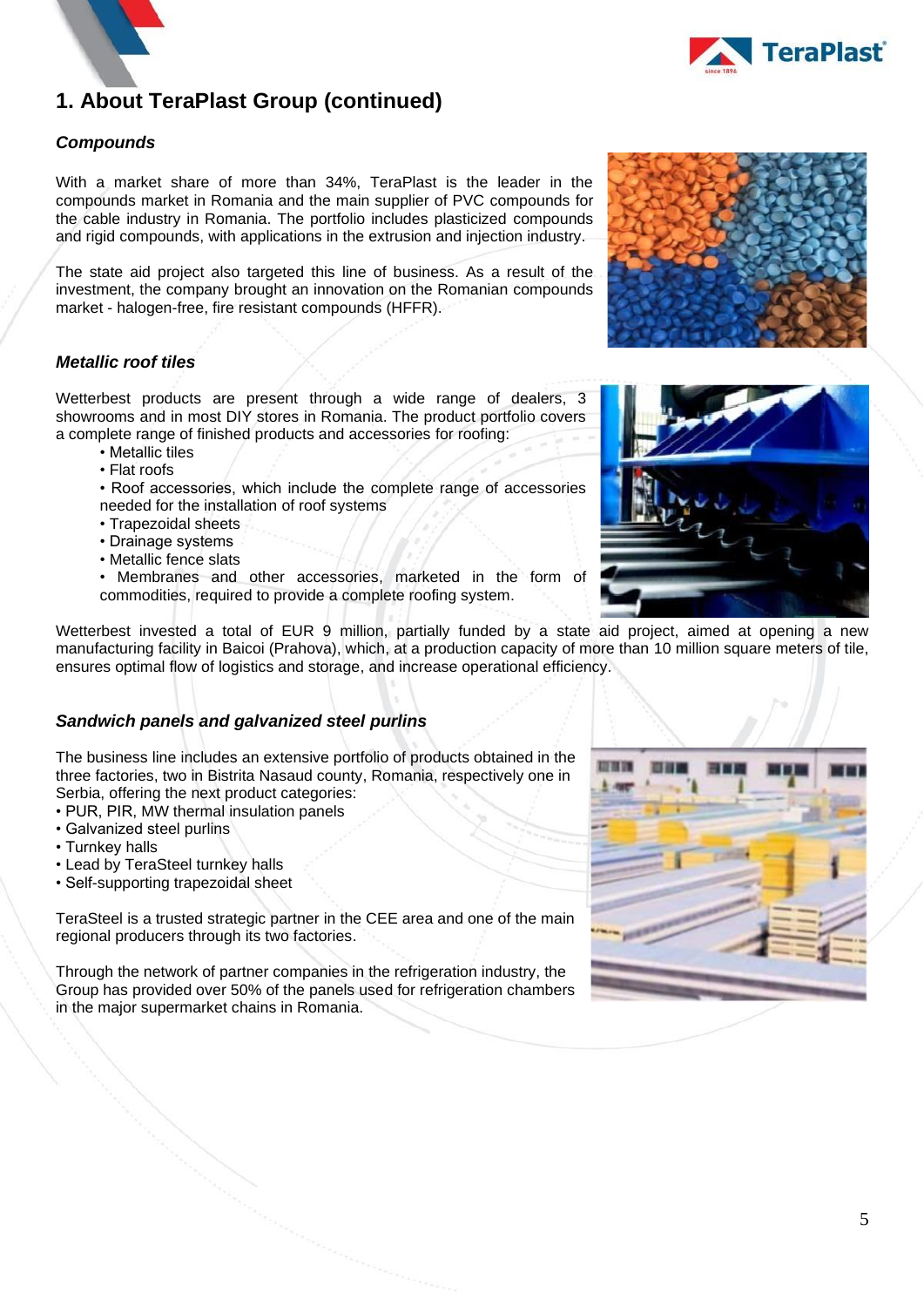

#### *Windows & Doors*

The production and marketing of windows and doors includes 2 product families, namely:

1) PVC windows, door and accessories, with the following product groups:

- TeraGlass Windows and Doors systems with 4,6 and 7 chambers;
- Salamander windows and door systems with 5 and 6 chambers;

2) Aluminum doors, windows and structural walls, , including M11000, M9000 and M9300 profiles, with or without thermal barrier depending on the requirements and needs of the final beneficiary.

The state aid project through which Teraglass Bistrita SRL created a new fully automated flow for the production of PVC windows and doors, a process that contributes both to the increase of production capacity and productivity, to meet the demand that is on an upward trend and to enter new market segments.



### <span id="page-7-0"></span>*1.5 The Group's employees*

|                         | 2019  | 2018  |
|-------------------------|-------|-------|
| <b>Directors</b>        | 14    | 14    |
| Managers                | 48    | 49    |
| Sales personnel         | 135   | 129   |
| Administrative staff    | 133   | 127   |
| Logistic staff          | 165   | 144   |
| <b>Production staff</b> | 631   | 574   |
| <b>Total</b>            | 1,125 | 1,037 |

During 2019, the employees' structure was as follows:

According to the applicable collective agreement, Group's minimum pay rates are above the national minimum wage. Furthermore, TeraPlast has implemented variable pay to several structures in order to keep the employees motivated.

TERAPLAST Group aims to hire and retain the best professionals in the labor market, so as to continuously improve operations and create added value.

The HR strategy is driven by the business strategy and aims to respond to the requirements of business objectives through actions on human resources field such as organization, recruitment and selection, performance, development and remuneration. In this respect, the Group has specific internal procedures for each of these stages.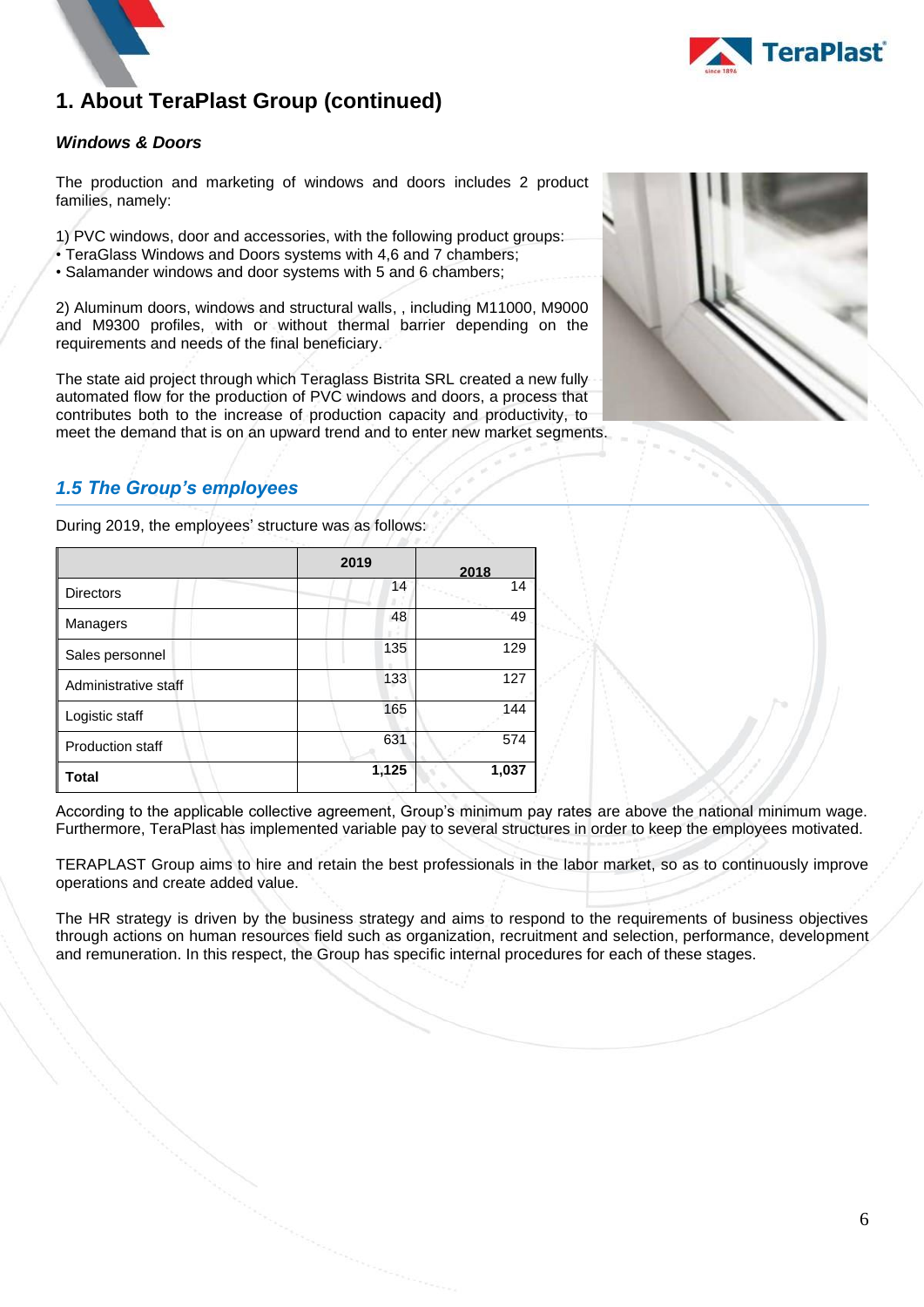

Guidelines for policy implementation are:

- recruiting and employing staff based on competencies;
- quick integration of new employees;
- developing adequate training and improvement programs with the objectives of each organization in the Company;
- developing incentive plans designed to encourage efficiency and cost cutting;
- elaboration of non-financial stimulation systems;
- development of career programs and succession plans;
- the standardization of human resources policies at the TeraPlast Group level.



We aim to provide a trained and motivated workforce that contributes, by continually improving individual and team performance, to achieving the goals of the Group's Companies. We know that each member of the team is important and can bring added value to the group, which is why we are trying to always have the right person in the right place.

Our values are: quality, seriousness, performance. These values have been embedded in our organizational culture and have been incorporated into the ongoing improvements of group companies.

The human resources policy focuses on the following directions:

- ensuring the necessary trained personnel in the context of competition resulting from the free movement of labor within the European Community area and achieving a balanced distribution of human resources at group level;
- increasing the level of professional competence of the employees;
- Strengthening its internal system of promoting staff with potential for performance;
- Anticipating fluctuations in staff shortages or surpluses;
- covering the operational needs of the organization through the efficient use of human resources;
- Constantly Adjusting the manpower plan with the company's forecasted performance;

The Group's responsibility towards employees means ensuring a safe and healthy work environment, offering professional and personal development opportunities, and establishing a permanent dialogue to monitor their satisfaction and expectations. Each employee has the responsibility to maintain a safe and healthy workplace for all employees, following health and safety regulations and practices in work and by reporting accidents, injuries, and equipment, practices and unsafe conditions.

The main strategic directions for Occupational Health and Safety Management that TeraPlast aims and is committed to accomplish are: to continually prevent and reduce the risks of injury and occupational disease, to create the conditions necessary for the continuous improvement of the occupational health and safety performance and the involvement of all staff in achieving the proposed objectives.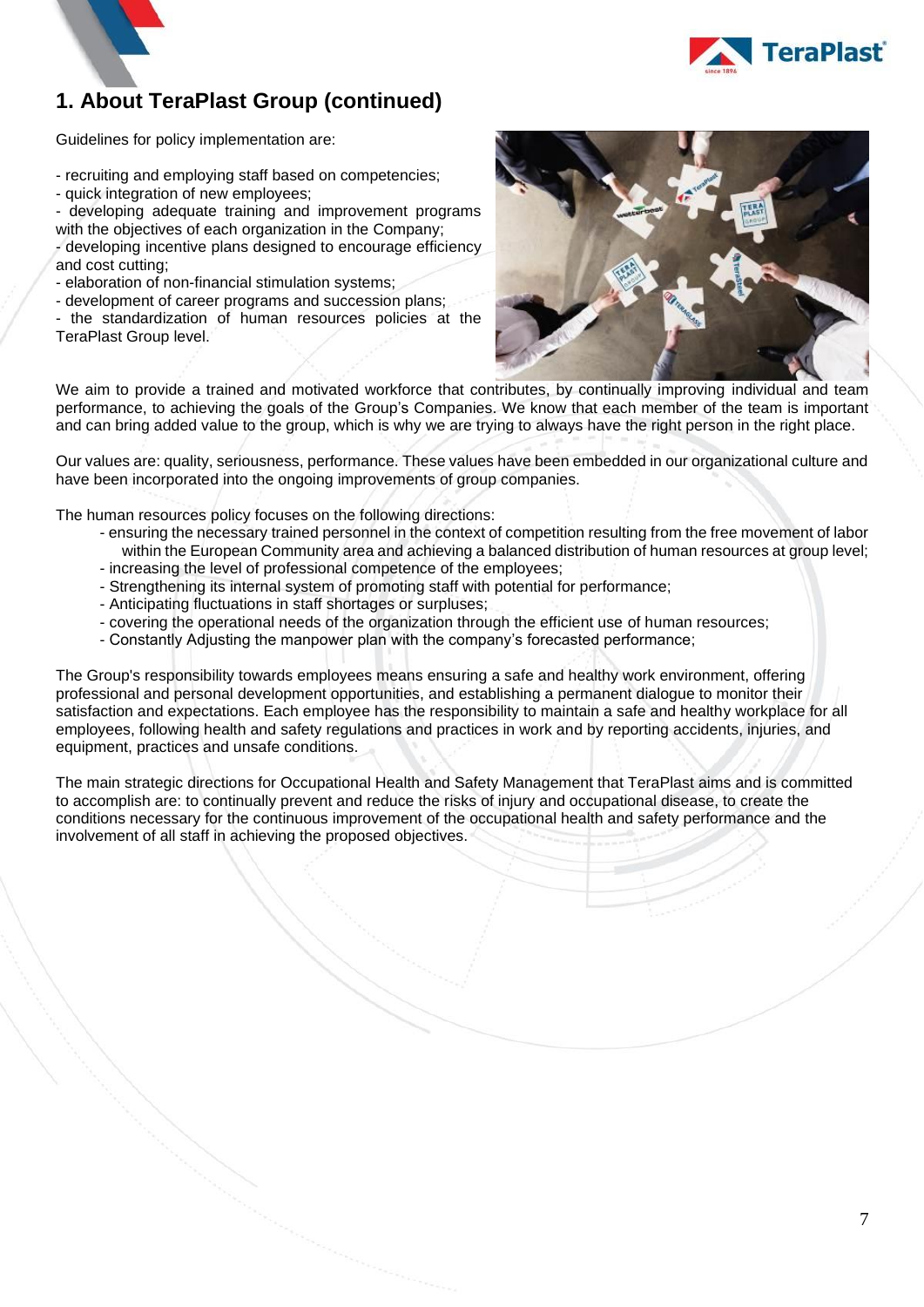

#### <span id="page-9-0"></span>*1.6 Effective solutions for people and the environment*

Responsibility towards the environment and the community in which we operate is an important part of the principles we abide by. We are constantly allocating resources to identify and minimize the negative impact that our work can have on the environment and we are actively involved in the community.

Effective management of the impact that our work has on the environment means:

- Waste management, recycling and keeping the percentage of waste / ton of finished product below 1%
- Optimizing the consumption of electricity, water and natural gas
- Monitoring environmental factors

The TeraPlast Group has implemented and certified, at each company level, the Quality-Environment-Health and Occupational Safety Integrated Management System according to ISO 9001: 2015, ISO 14001: 2015 and OHSAS 18001: 2007.

TeraPlast Recycling is a statement of this responsible attitude towards sustainability. We have an annual processing capacity of 12,000 tons, which places us on the 1st place in Romania and in the top 10 in Europe.

In addition, the partnership with E.ON Energie at the end of 2018 will lead to the construction of a photovoltaic power plant, which will partially generate our own electricity, saving up to 11.45% of the total energy required today. The energy systems will be installed on the roof of the halls of TeraPlast Industrial Park and, in the long run, make it possible to reduce CO2 emissions by up to 600,000 tons per year.

Community involvement means supporting initiatives in sports, healthcare, social and education areas, both locally and nationally.

The Group supports local community initiatives through long-term partnerships. For example, the Wetterbest Association for the Community aims to support excellence, the chances of education and the social, economic, entrepreneurial and physical development of young people in the communities in which the company operates.

At the end of 2019, the Group launched its CSR platform *Impreuna Cladim Romania* – Building Romania Together. It is aimed to express the Group's responsibility philosophy and concentrate its CSR projects.

At the same time, within the business lines of roof systems, in the desire to bring about a visible change in the way in which the work of fitter is performed and in the quality of work execution, as well as from the effects of the lack of craft schools, in 2015 the Wetterbest School was established. The school is accredited by the Ministry of National Education, through the National Authority for Qualifications and the County Agency for Payments and Social Inspection.

Minimizing the environmental impact of your business, engaging in local communities, creating attractive working conditions, and working with responsible suppliers are the main guiding principles in our day-to-day business.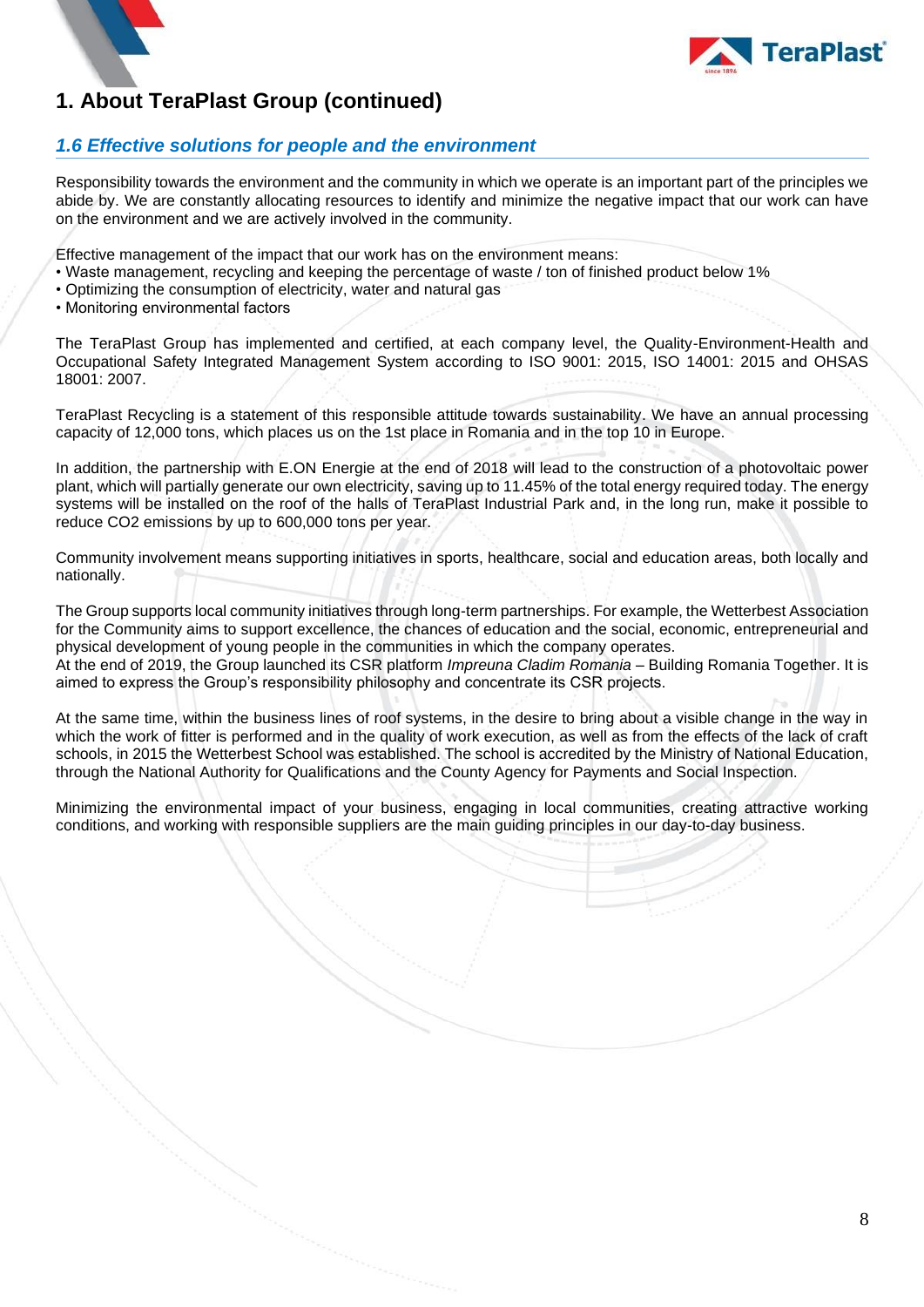

### <span id="page-10-0"></span>**2. The Group's results**

### <span id="page-10-1"></span>*2.1. Evolution of the key-items of profit and loss*

The results of TeraPlast Group for 2019 are summarized as follows:

| Profit and loss account (RON thousand) | 2019    | 2018    |
|----------------------------------------|---------|---------|
| Net turnover                           | 972.582 | 804,512 |
| <b>Operating result</b>                | 54.947  | 34.722  |
| Net profit                             | 38,908  | 22,639  |

The increase in turnover is organic and the improvement in profitability is a result of improved operational efficiency, increased of production capacity utilization and consolidation of the client base.

77% of the Group sales are on the domestic market. The Group has a sales system that includes its own network of rented or owned storehouses, as well as partnerships with the distributors, construction companies, plasticized and rigid PVC processors, as well as with the manufacturers of doors and windows all over the country, roof carpenters.

Considering that the Group operates on construction materials market, seasonality is a major factor in the monthly evolution of sales.

In these circumstances, the peak activity covers about 6 months (May to October).

The distribution policy targets mainly specialist customers in the installation and construction fields, and the distribution channels are:

- Sales through distributors and resellers (internal market and partially exports);
- Sales by specialized networks (DIY) (internal market and exports);
- Sales to general contractors and constructors (tenders for infrastructure projects);
- Direct sales to cable manufacturers or other profiles (internal market and exports);

The Group has a maximum exposure of 7 % of the turnover for the largest client.

During 2019 and 2018, the weight of receivables for one client did not exceed 2% of the turnover.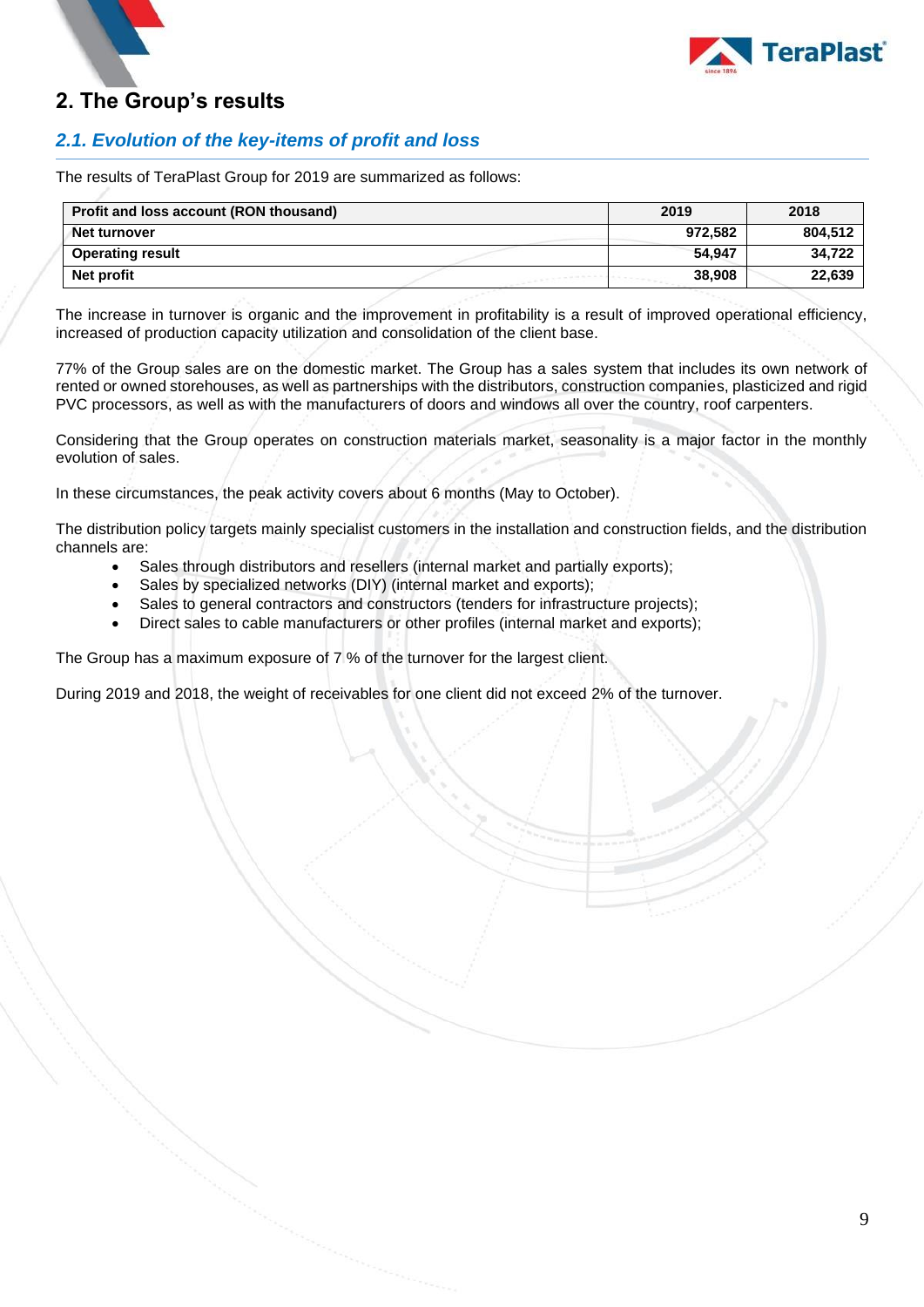



# **2. The Group's results (continued)**

The reporting segments of the Group are aggregated according to the main types of activities and are presented below:

|                                                 |                           |                    |                      |                     |                  | <b>PVC</b>           | Un                   |                      |
|-------------------------------------------------|---------------------------|--------------------|----------------------|---------------------|------------------|----------------------|----------------------|----------------------|
| 2018                                            | <b>Sandwich</b><br>panels | <b>Metal tiles</b> | <b>Installations</b> | Joinery<br>profiles | <b>Compounds</b> | windows and<br>doors | allocated<br>amounts | Total                |
| Revenue from third party customers (*)          | 261,992,982               | 220,999,584        | 173,537,733          | 55,970,409          | 63,091,541       | 28,919,946           |                      | 804,512,197          |
| Other operating income<br>Income from subsidies | 827.620<br>445,858        | 330,306<br>304,734 | 287,096              | 293,442             | 73,602           | 9,809                |                      | 1,821,874<br>750,592 |
| Operating income, total                         | 262,820,602               | 221,329,890        | 173,824,829          | 56,263,851          | 63,165,143       | 28,929,755           |                      | 806,334,071          |
| Raw materials, consumables used and             |                           |                    |                      |                     |                  |                      |                      |                      |
| merchandise                                     | (206, 045, 308)           | (169, 487, 851)    | (123, 390, 712)      | (34, 141, 646)      | (48, 130, 720)   | (14, 554, 262)       |                      | (595, 750, 498)      |
| Employee benefits expenses                      | (11,716,002)              | (17, 295, 948)     | (23,067,877)         | (6,475,778)         | (3,942,754)      | (5,907,989)          |                      | (68, 406, 348)       |
| Amortization and adjustments for the            |                           |                    |                      |                     |                  |                      |                      |                      |
| impairment of assets and provisions             | (5, 124, 663)             | (6, 543, 390)      | (12, 171, 889)       | (4,754,750)         | (1,512,569)      | (746, 257)           |                      | (30, 853, 518)       |
| Adjustments for the impairment of current       |                           |                    |                      |                     |                  |                      |                      |                      |
| assets                                          | (151, 934)                | (778, 687)         | (289, 473)           | (211,007)           |                  | (109, 702)           |                      | (1,540,803)          |
| Other expenses                                  | (18,042,052)              | (18, 869, 311)     | (17, 216, 379)       | (11, 948, 741)      | (3,824,170)      | (5, 110, 020)        |                      | (75,010,673)         |
| Total expenses related to sales, indirect       |                           |                    |                      |                     |                  |                      |                      |                      |
| and administrative expenses                     | (241, 079, 961)           | (212, 975, 186)    | (176, 136, 330)      | (57, 531, 922)      | (57, 410, 213)   | (26, 428, 230)       |                      | (771, 561, 838)      |
| <b>Operating result</b>                         | 21,740,641                | 8,354,704          | (2,311,500)          | (1,268,071)         | 5,754,930        | 2,501,525            |                      | 34,772,232           |
| <b>EBITDA</b>                                   | 26,419,446                | 14,593,359         | 9,860,389            | 3,486,679           | 7,267,499        | 3,247,782            |                      | 64,875,155           |
| <b>Assets</b>                                   |                           |                    |                      |                     |                  |                      |                      |                      |
| Total assets, out of which                      | 144,765,996               | 189, 137, 726      | 169,045,528          | 67,744,885          | 38,715,501       | 22,646,883           | 10,189,949           | 642,246,468          |
| Non-current assets                              | 53,623,251                | 99,815,668         | 72,378,186           | 34,199,641          | 15,155,042       | 10,799,960           | 8,324,389            | 294,296,137          |
| <b>Current assets</b>                           | 91,142,745                | 89,322,058         | 96,667,342           | 33,545,244          | 23,560,459       | 11,846,923           |                      | 346,084,771          |
| Assets held for sale<br><b>Liabilities</b>      |                           |                    |                      |                     |                  |                      | 1,865,560            | 1,865,560            |
| Total liabilities, out of which:                | 96.037.732                | 162,835,756        | 109,949,339          | 31,174,500          | 19,389,230       | 5,581,413            |                      | 404,130,603          |
| Non-current liabilities                         | 18,111,998                | 92,766,044         | 11,375,401           | 8,360,680           | 2,581,214        | 602.974              |                      | 133,798,312          |
| <b>Current liabilities</b>                      | 77,925,734                | 70,069,712         | 77,736,572           | 22,813,820          | 16,808,015       | 4,978,439            |                      | 270,332,291          |

EBITDA = Operating result + amortization and the adjustments for the impairment of non-current assets and provisions – Income from subsidies

*(\*) The amounts disclosed are net of the inter-segment transactions elimination*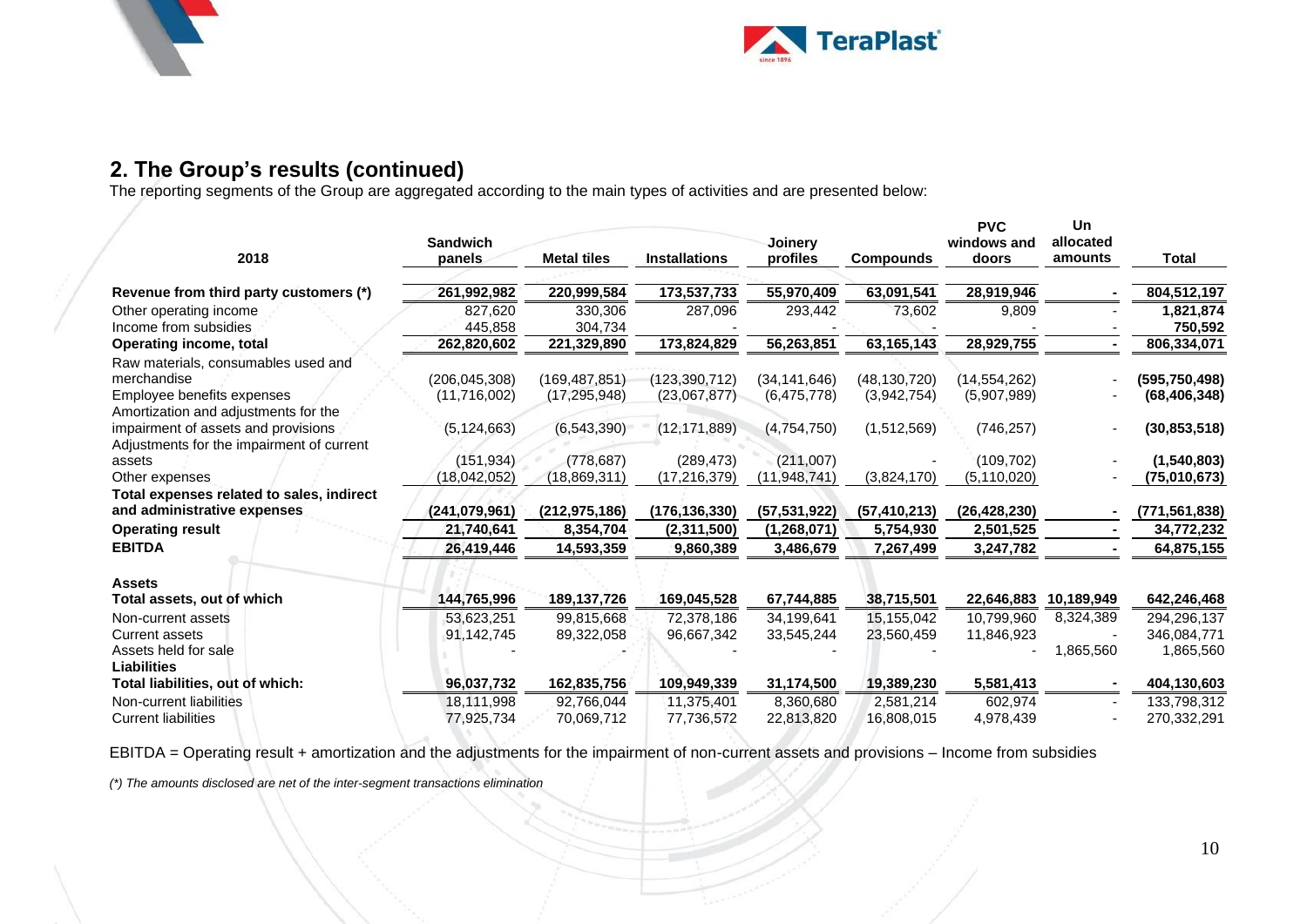



### **2. The Group's results (continued)**

| 2019                                                                        | <b>Sandwich</b><br>panels | <b>Metal tiles</b> | <b>Installations</b> | Joinery<br>profiles | Compounds      | <b>PVC</b><br>windows<br>and doors | Total           |
|-----------------------------------------------------------------------------|---------------------------|--------------------|----------------------|---------------------|----------------|------------------------------------|-----------------|
| Revenue from third party customers                                          | 308,798,619               | 269,856,527        | 239,801,610          | 61,050,050          | 64,200,791     | 28,874,813                         | 972,582,410     |
| Other operating income                                                      | 877,561                   | 82,712             | 303,612              | 3,418               |                | 18,819                             | 1,286,122       |
| Income from subsidies                                                       | 434,679                   | 303,960            | 132,144              |                     |                | 17,451                             | 888,234         |
| <b>Operating income, total</b>                                              | 310,110,859               | 270,243,199        | 240,237,366          | 61,053,468          | 64,200,791     | 28,911,083                         | 974,756,766     |
| Raw materials, consumables used and<br>merchandise                          | (231,736,093)             | (207,947,809)      | (157,333,349)        | (40,501,206)        | (47, 501, 334) | (15,845,685)                       | (700, 865, 476) |
| Employee benefits expenses                                                  | (16,507,089)              | (21,889,151)       | (28,016,266)         | (8,636,151)         | (4,560,275)    | (6,543,870)                        | (86, 152, 803)  |
| Amortization and adjustments for the<br>impairment of assets and provisions | (5,425,845)               | (6,624,898)        | (13,058,407)         | (6,790,689)         | (1,541,375)    | (757, 257)                         | (34, 198, 472)  |
| Adjustments for the impairment of current<br>assets                         | (843,770)                 | (696, 812)         | 689,820              | 203,480             | 0              | (89, 687)                          | (736,969)       |
| Sponsorship expenses                                                        | (690, 814)                | (116, 818)         | (115, 555)           | (56, 484)           | (53,896)       | (39,087)                           | (1,072,654)     |
| Other expenses                                                              | (23,065,103)              | (25,086,136)       | (30, 230, 072)       | (7,975,624)         | (4,504,008)    | (4,987,909)                        | (95,848,851)    |
| Total expenses related to sales, indirect<br>and administrative expenses    | (278, 268, 714)           | (262, 361, 624)    | (228,063,830)        | (63, 756, 674)      | (58, 160, 889) | (28, 263, 495)                     | (918, 875, 225) |
| Goodwill impairment and debt cancellation.<br>net                           |                           | (934, 965)         |                      |                     |                |                                    | (934, 965)      |
| <b>Operating result</b>                                                     | 31,842,144                | 6,946,610          | 12,173,536           | (2,703,205)         | 6,039,902      | 647,589                            | 54,946,576      |
| <b>EBITDA</b>                                                               | 36,833,310                | 14,202,513         | 25,099,800           | 4,087,484           | 7,581,278      | 1,387,394                          | 89,191,779      |
| <b>Financial result</b>                                                     | (2,411,706)               | (3,234,975)        | (3,229,464)          | (400, 038)          | (620, 215)     | (297, 442)                         | (10, 193, 840)  |
| <b>Profit before tax</b>                                                    | 29,430,438                | 3,711,635          | 8,944,073            | (3, 103, 243)       | 5,419,687      | 350,147                            | 44,752,736      |
|                                                                             |                           |                    |                      |                     |                |                                    |                 |

EBITDA = operating result + amortization and the adjustments for the impairment of non-current assets and provisions – Income from subsidies - Goodwill impairment and debt cancellation, net

Goodwill impairment and debt cancellation related to the metal tiles CGU (Notes 3 and 16) are considered one off events, not reflecting the operating performance of the Group.

The amounts disclosed above are net of the inter-segment transactions elimination

The following inter – segment transactions, made at prices that approximate market prices, were eliminated in the above segment information, to reflect third party sales which are one of the objectives of management:

- Sales of steel of RON 7,748,802 from the Roof tiles segment to the Sandwich panels segment;
- Sales of PVC joinery profiles of RON 12,964,877 to the Windows and Doors segment.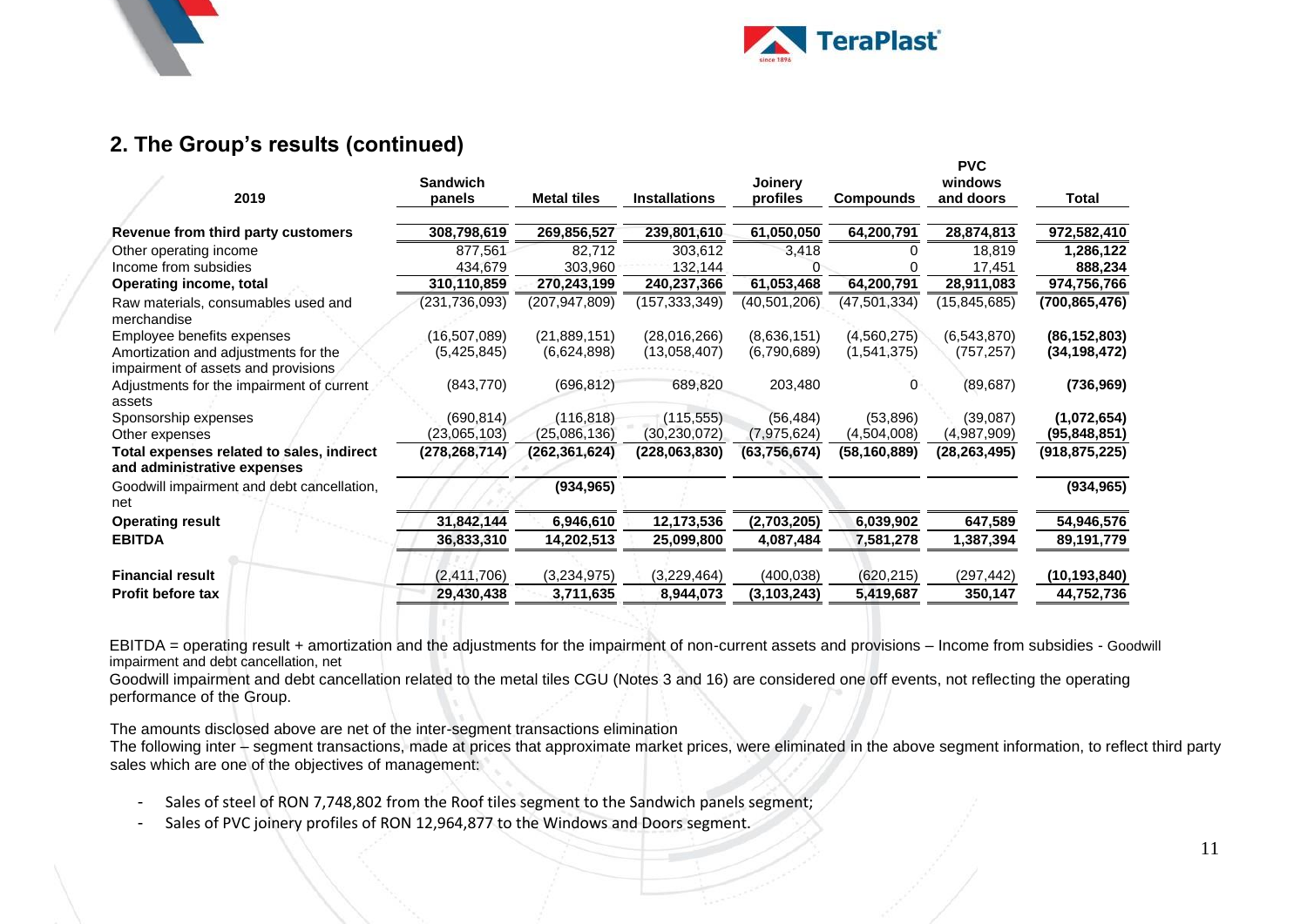



1

### **2. The Group's results (continued)**

| 2019                             | <b>Sandwich</b><br>panels | <b>Metal tiles</b> | <b>Installations</b> | Joinery<br>profiles | <b>Compounds</b> | <b>PVC</b><br>windows<br>and doors | Un<br>allocated | Total       |
|----------------------------------|---------------------------|--------------------|----------------------|---------------------|------------------|------------------------------------|-----------------|-------------|
| <b>Assets</b>                    | 136,320,875               |                    |                      | 52,818,321          | 39,752,366       |                                    |                 |             |
| Total assets, out of which:      |                           | 197,410,757        | 212,277,770          |                     |                  | 47,886,697                         | 6,913,460       | 693,380,246 |
| Non-current assets               | 53.116.775                | 101,293,573        | 101,956,914          | 30,037,519          | 21,590,023       | 26,734,686                         | 6.913.460       | 341,642,950 |
| Current assets                   | 83.204.099                | 96,117,184         | 110.320.856          | 22,780,803          | 18,162,343       | 21,152,010                         |                 | 351,737,296 |
| Assets held for sale             |                           |                    |                      |                     |                  |                                    |                 |             |
| <b>Liabilities</b>               |                           |                    |                      |                     |                  |                                    |                 |             |
| Total liabilities, out of which: | 72.532.759                | 145.344.717        | 120,851,604          | 27,065,016          | 26,768,012       | 24,669,740                         |                 | 417,231,847 |
| Non-current liabilities          | 11.866.884                | 44.775.602         | 30.850.871           | 2.017.455           | 6.032.378        | 9,890,614                          |                 | 105.433.805 |
| Current liabilities              | 60.665.875                | 100.569.114        | 90.000.733           | 25,047,561          | 20,735,634       | 14,779,126                         |                 | 311,798,043 |
| Additions to non current assets  | 3,727,587                 | 31,778,473         | 32,054,090           | 4,206,018           | 7,783,519        | 16,334,314                         |                 | 95,884,001  |

The investment in the metal tiles business is a new production facility of 38,000 sqm in Baicoi (Prahova County). The factory and new production lines will ensure optimal logistics and an annual production capacity of over 10 million sqm of tiles.

The investment in the installations segment includes a production line for polypropylene pipes and an injection machine for fittings. These products are for sewage systems inside of buildings.

With the investment in the new compounder. TeraPlast will be the first producer in Romania of halogen-free, fire-resistant compounds used for insulation of electric cables.

The objective of the investment project of TeraGlass is a fully automated production line for windows and doors, which will also contribute to increasing production capacity and labor productivity.

In addition to these investments that will increase production capacity in 2020 and generate operating efficiencies, the Group invested in maintenance capex.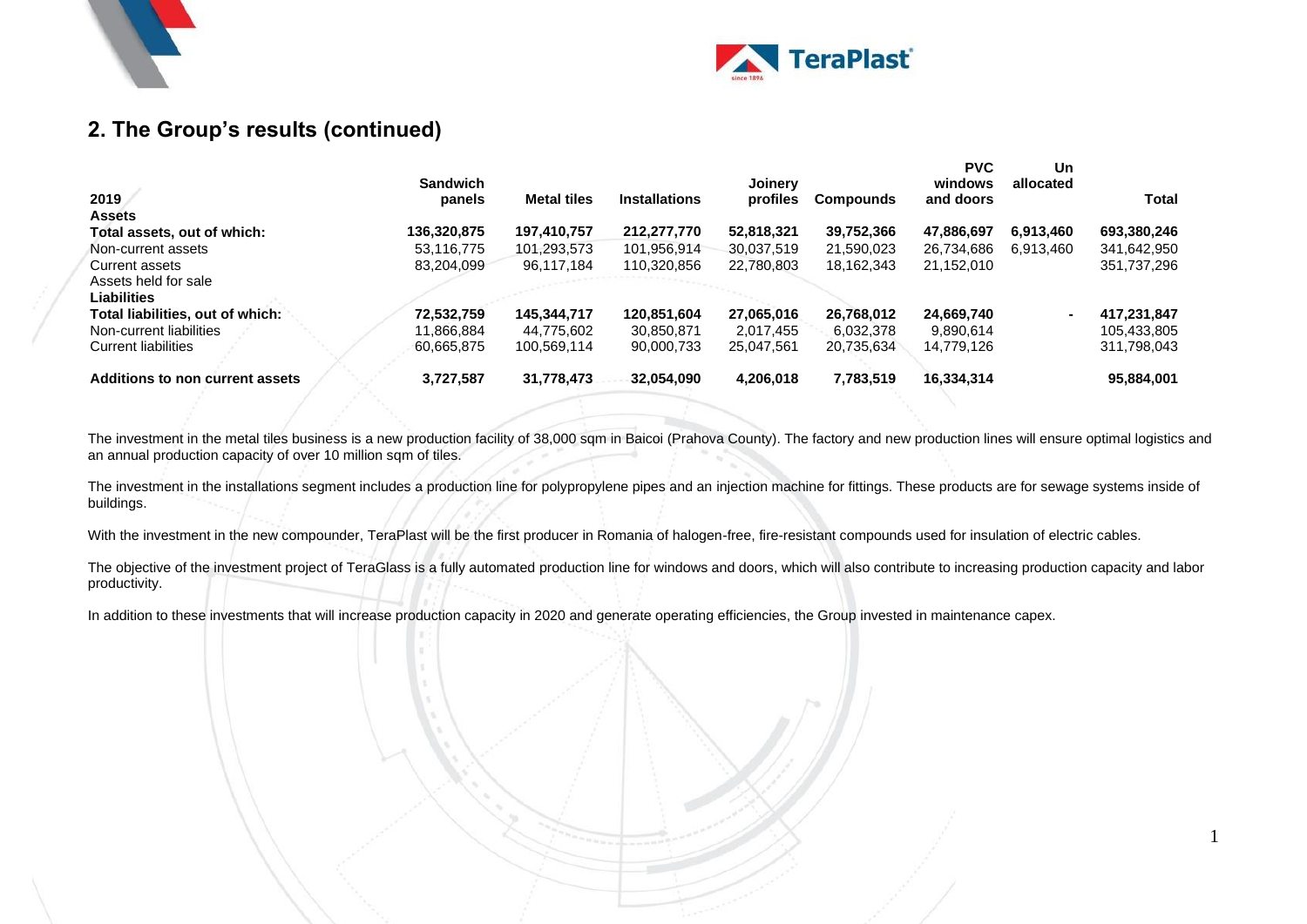



### <span id="page-14-0"></span>**3. Risk management**

In the normal course of business, the Group has exposure to a variety of financial risks, including foreign currency risk, interest rate risk, liquidity risk and credit risk, market risk, geographic risk, but also operating risks and legal risks. The Group's focus is to understand these risks and to put in place policies that minimise the economic impact of an adverse event on the Group's performance. Meetings are held on a regular basis to review the result of the risk assessment, approve recommended risk management strategies and monitor the effectiveness of such policies.

The main objectives of the financial risk management activity are to determine the risk limits and then to ensure that the exposure to risks is maintained between these limits. The management of operating and legal risks is aimed at guaranteeing the good functioning of the internal policies and procedures for minimizing operating and legal risks.

The Group measures trade receivable at fair value through profit and loss while the other financial assets are measured at amortized cost

| <b>Financial assets</b>                                | As at 31 Decemver 2019<br>At fair value<br>through profit<br>and loss | At<br>amortized<br>cost | As at 31 Decemver 2019<br>At fair value<br>through profit<br>and loss | At<br>amortized<br>cost |
|--------------------------------------------------------|-----------------------------------------------------------------------|-------------------------|-----------------------------------------------------------------------|-------------------------|
| <b>Non current</b>                                     |                                                                       |                         |                                                                       |                         |
| Long term receivable                                   |                                                                       | 771,748                 |                                                                       | 745,868                 |
| Other financial instruments measured at amortized cost |                                                                       | 16,472                  |                                                                       | 17,107                  |
|                                                        |                                                                       |                         |                                                                       |                         |
| <b>Current</b>                                         |                                                                       |                         |                                                                       |                         |
| Trade receivable                                       | 138,795,252                                                           |                         | 127,460,704                                                           |                         |
| Cash                                                   |                                                                       | 29,472,744              |                                                                       | 22,817,571              |
| Prepayment                                             |                                                                       | 1,066,286               |                                                                       | 895,914                 |
|                                                        |                                                                       |                         |                                                                       |                         |

#### *(a)* **Capital risks management**

The Group manages its capital to ensure that the entities within the Group will be able to continue their activity and, at the same time, maximize revenues for the shareholders, by optimizing the balance of liabilities and equity.

The structure of the Group capital consists in debts, which include the loans detailed in Note 23, the cash and cash equivalents and the equity attributable to equity holders of the parent Group. Equity includes the share capital, reserves and retained earnings.

Managing the Group's risks also includes a regular analysis of the capital structure. As part of the same analysis, management considers the cost of capital and the risks associated to each class of capital. Based on the management recommendations, the Group may balance its general capital structure through the payment of dividends, by issuing new shares and repurchasing shares, as well as by contracting new liabilities and settling the existing ones.

Just as other industry representatives, the Group monitors the capital based on the gearing ratio. This ratio is calculated as net debt divided by total capital. The net debt is represented by the total loans (including long-term and short-term loans as detailed on the balance sheet) less the cash and cash equivalents. Total capital represents "equity", as detailed on the consolidated balance sheet plus the net debt.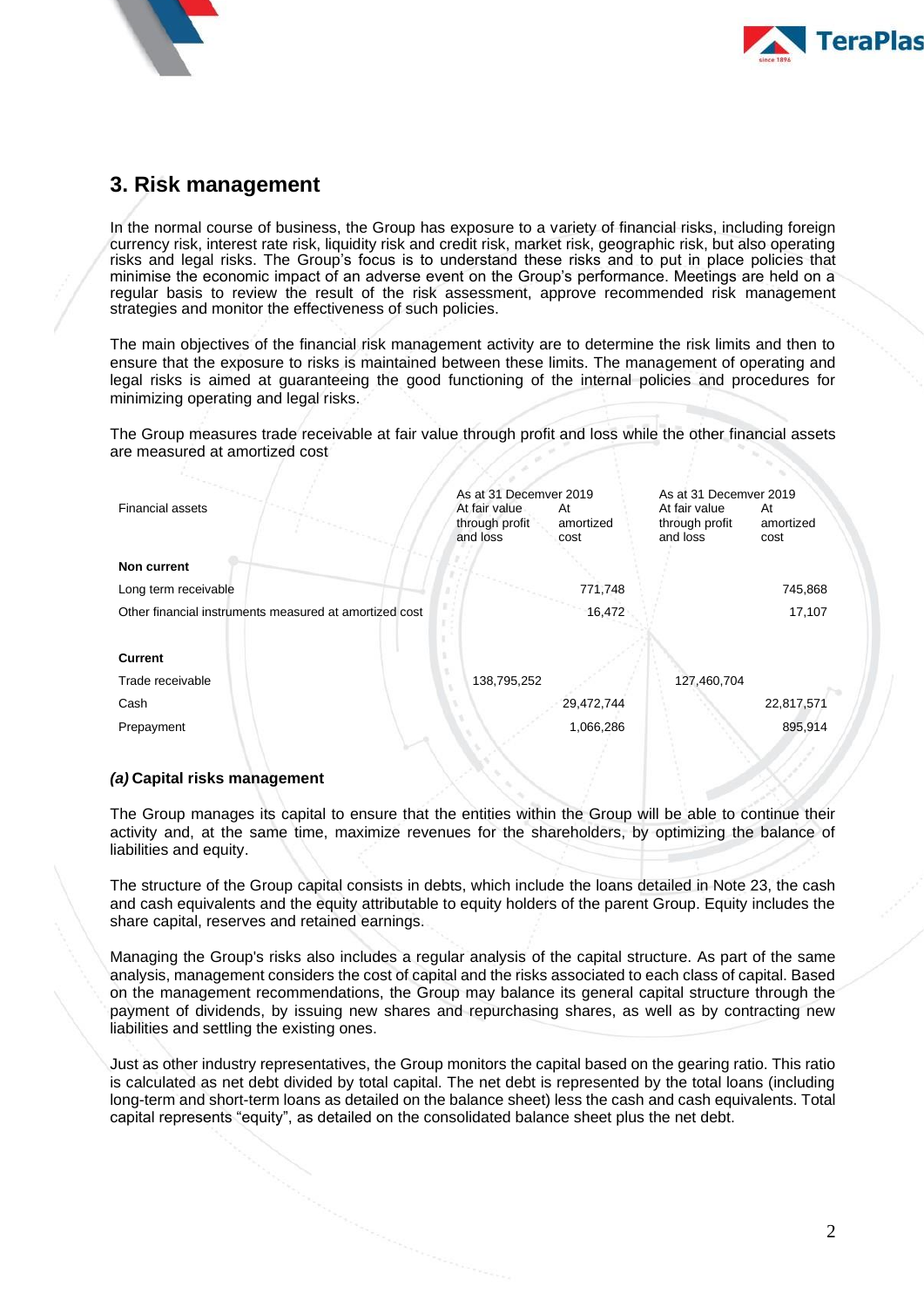



### **3. Risk management**

The gearing ratio as at 31 December 2019 and 2018 was as follows:

|                                | 2019           | 2018           |
|--------------------------------|----------------|----------------|
|                                | <b>RON</b>     | <b>RON</b>     |
| <b>Total loans</b>             | 221,310,135    | 195,065,913    |
| Less cash and cash equivalents | (29, 474, 903) | (22, 817, 571) |
| Net debt                       | 191,835,232    | 172,248,340    |
| <b>Total equity</b>            | 276,847,565    | 238,115,865    |
| Total equity and net debt      | 468,682,797    | 410,364,205    |
| <b>Gearing ratio</b>           | 41%            | 42%            |

#### **(b)Summary of significant accounting policies**

The details on the main accounting policies and methods adopted, including the recognition criteria, measurement basis and revenue and expenses recognition basis, concerning each class of financial assets, financial liabilities and capital instruments are presented in Note 2 to the financial statements.

#### **(c) Objectives of the financial risk management**

The treasury department of the Group provides services needed for the activity, coordinates the access to the national financial market, monitors and manages the financial risks related to the Group operations by way of reports on the internal risks, which analyse the exposure to and extent of the risks. These risks include the market risk (including the foreign currency risk, fair value interest rate risk and the price risk), credit risk, liquidity risk and cash flow interest rate risk.

#### **(d)Market risk**

The Group activities expose it primarily to the financial risks related to the fluctuation of the exchange rates (see (d) below) and of the interest rate (see [f] below).

The Group management continuously monitors its exposure to risks. However, the use of this approach does not protect the Group from the occurrence of potential losses beyond the foreseeable limits in case of significant fluctuations on the market. There was no change from the prior year in relation to the Group exposure to the market risks or to how the Group manages and measures its risks.

#### **(e) Foreign currency risk management**

There are two types of foreign currency risk to which the Group is exposed, namely transaction risk and translation risk. The objective of the Group's foreign currency risk management strategy is to manage and control market risk exposures within acceptable parameters.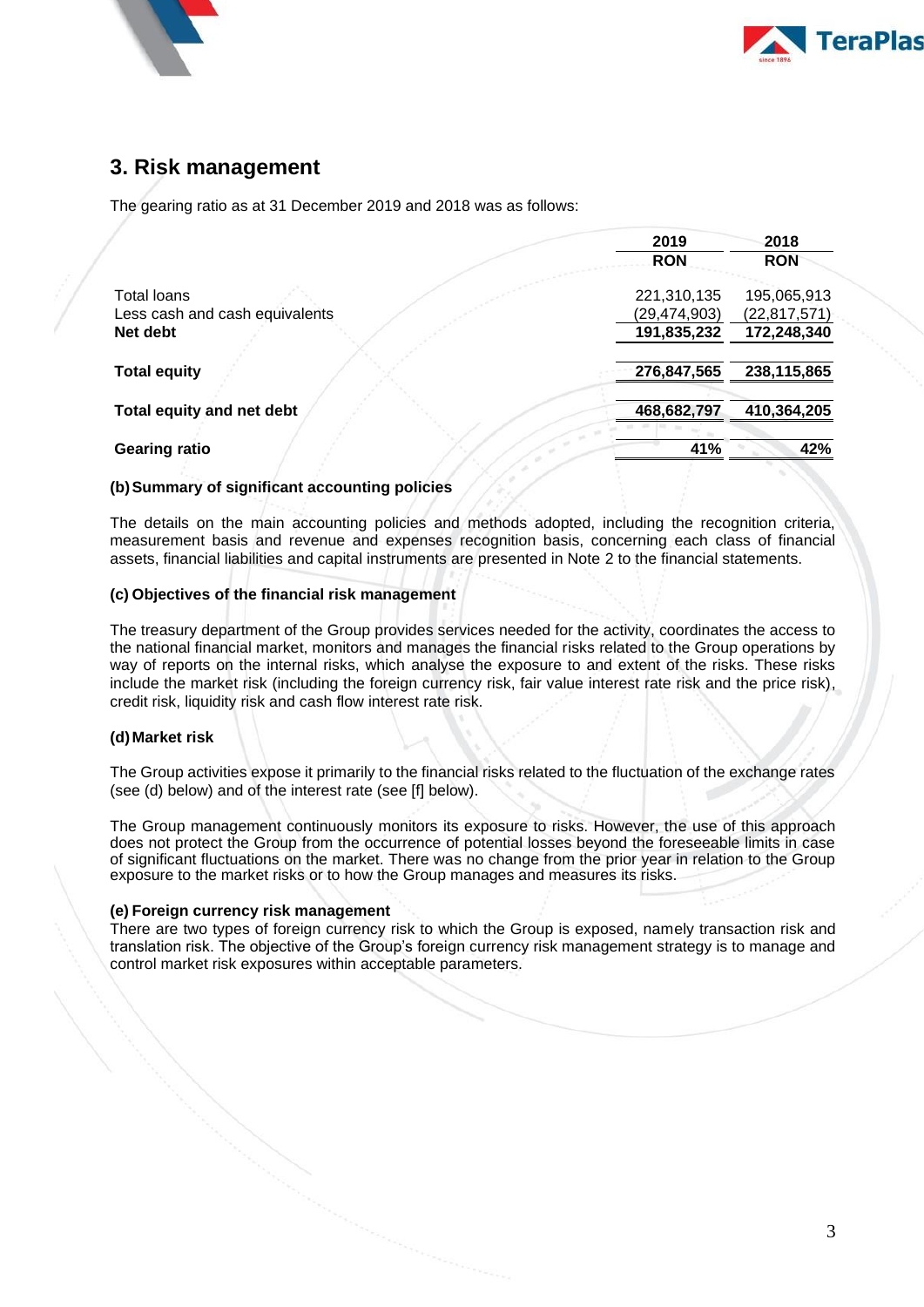



## **3. Risk management (continued)**

#### **Transaction risk**

This arises because operating units have input costs or sales in currencies other than their functional currencies. In addition, where operating entities carry monetary assets and liabilities at year end denominated other than in their functional currency, their translation at the year-end rates of exchange into their functional currency will give rise to foreign currency gains and losses. The exposures to the exchange rate are managed according to the approved policies.

The Group is mainly exposed to the EUR-RON exchange rate.

| Currency                |                       | <b>EUR</b>                                                                                                    | <b>HUF</b> | USD        | <b>RSD</b> | <b>RON</b>  | <b>TOTAL</b> |
|-------------------------|-----------------------|---------------------------------------------------------------------------------------------------------------|------------|------------|------------|-------------|--------------|
| Trade receivable        | <b>RON</b> equivalent |                                                                                                               |            |            |            |             |              |
|                         |                       | 21,502,476                                                                                                    | 295.940    | 218.079    | 1,150,182  | 115,628,574 | 138,795,252  |
|                         |                       |                                                                                                               |            |            |            |             |              |
| Currency                |                       | EUR                                                                                                           | USD        | <b>RSD</b> | <b>PLN</b> | <b>RON</b>  | <b>TOTAL</b> |
| Trade and other payable | RON equivalent        | 78,800,798                                                                                                    | 135,648    | 1,396,286  | 66         | 76,437,098  | 156,769,897  |
|                         |                       | the second control of the second control of the second control of the second control of the second control of |            |            |            |             |              |

The table below details the Group sensitivity

to a 10% increase and decrease of EUR against RON. 10% is the sensitivity rate used when the internal reporting on the foreign currency risk to the Group is done and it represents the management estimate on the reasonably possible changes in exchange rates. The sensitivity analysis only includes the remaining foreign currency expressed in monetary items and adjusts the conversion at the end of the period for a 10% change in exchange rates. In the table below, a negative value indicates a decrease in profit when the RON depreciates by 10% against the EUR. A 10% strengthening of the RON against the EUR will have an equal opposite impact on profit and other equity, and the balances below will be positive. The changes will be attributable to the exposure related to the loans, trade receivables and payables with foreign partners, and denominated in EUR at the end of the year.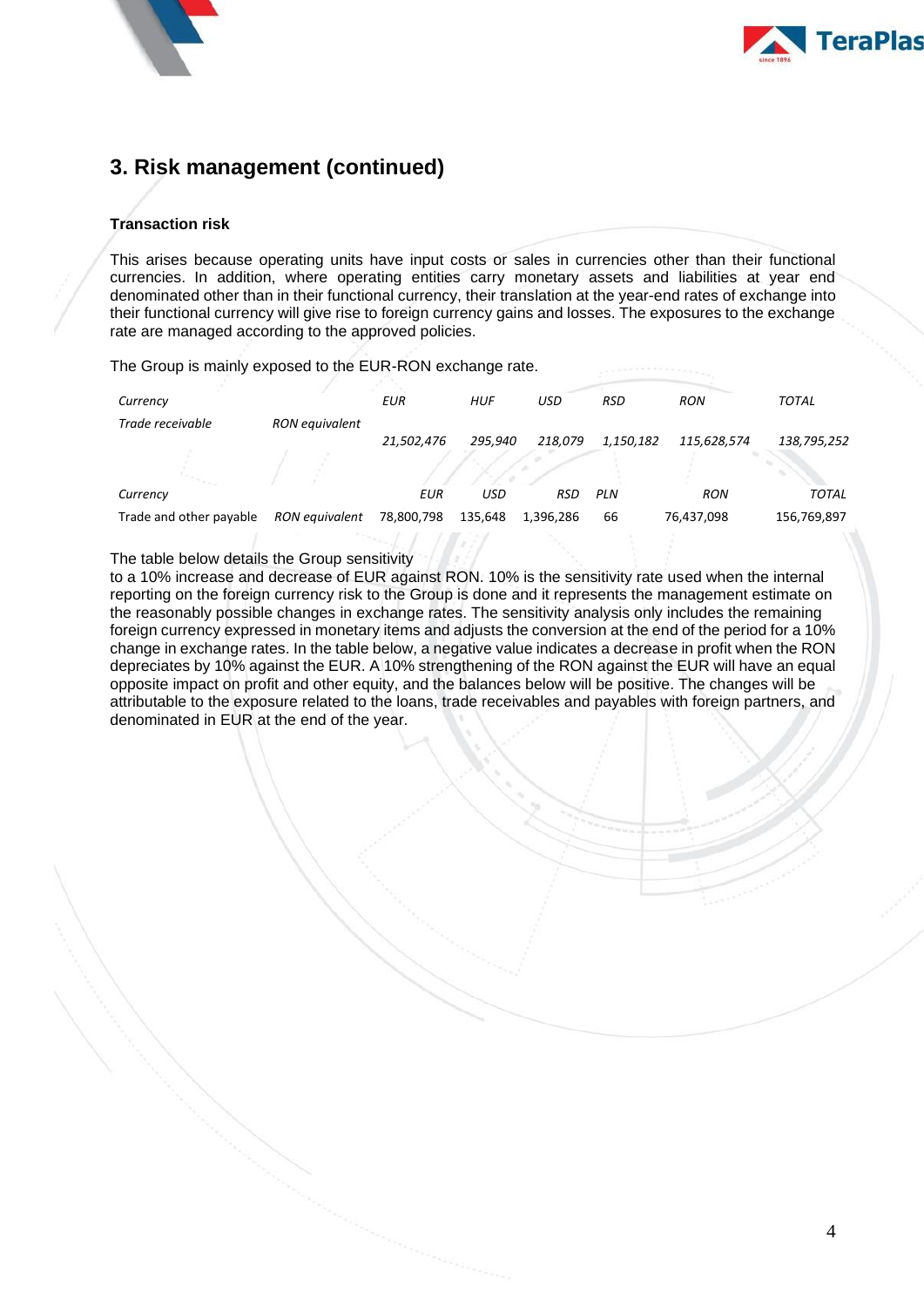



### **3. Risk management (continued)**

#### **Sensitivity analysis for primary currency risk**

|                  |                         | 31 December 2019 |            |                       |
|------------------|-------------------------|------------------|------------|-----------------------|
|                  | <b>RON</b>              | <b>RON</b>       | <b>RON</b> | <b>RON</b>            |
| Profit or (loss) | $(2,283,616)$ 2,283,616 |                  |            | 3,976,917 (3,976,917) |
|                  |                         |                  |            |                       |

The Group obtains revenues in EUR based on the contracts signed with foreign clients (as detailed in Note 4).

#### **Translation risk**

This exists due to the fact that the Group has operations whose functional currency is not the RON, the Group's presentational currency. Changes in the exchange rate between the reporting currencies of these operations and the RON, have an impact on the Group's consolidated reported result. For 2019, the impact of changing currency rates versus RON compared to the average 2018 rates was negative RON 0.4m (2018: nil).

#### **(f) Interest rate risk management**

The interest-bearing assets of the Group, the revenues, and the cash flows from operating activities are exposed to the fluctuations of market interest rates. The Group's interest rate risk relates to its bank loans. The loans with variable interest rate, expose the Group to the cash flow interest rate risk due to fluctuation of EURIBOR for the 2 mil EUR overdraft of TeraSteel Serbia and ROBOR for the other loans with variable interest rate. Out of the loans as at 31 December 2019, RON 108,711,849 is the balance of investment loans with fixed interest rate. The Group performed no hedging operation with a view to reducing its exposure to the interest rate risk.

The Group continuously monitors its exposure to the interest rate risk. These include simulating various scenarios, including the refinancing, discounting current positions, financing alternatives. Based on these scenarios, the Group estimates the potential impact of determined fluctuations in the interest rate on the profit and loss account. For each simulation, the same interest rate fluctuation is used for all models. These scenarios are only prepared for the debts representing the main interest-bearing positions.

The Group is exposed to the interest rate risk taking into account that the Group entities borrow funds both at fixed, and at floating interest rates. The risk is managed by the Group by maintaining a optimal balance between fixed rate and floating rate interest loans.

The Group's exposures to the interest rates on the financial assets are detailed in the section on liquidity risk management of this Note.

As at 31 December 2019 and, respectively 31 December 201, in the case of a CU 100pb increase / decrease of the interest rate on loans, with all the other variables held constant, the net profit for the period would fluctuate as follows, mainly as a result of the higher/lower interest expenses on floating interest loans.

#### **Sensitivity analysis for interest rate risk**

|                  |            | 31 December 2019      |            |                       |
|------------------|------------|-----------------------|------------|-----------------------|
|                  | <b>RON</b> | <b>RON</b>            | <b>RON</b> | <b>RON</b>            |
| Profit or (loss) |            | 2,155,508 (2,155,508) |            | 1,950,659 (1,950,659) |

#### **(g)Other price risks**

The Group is not exposed to the equity price risks arising from equity investments. The financial investments are held for strategic purposes rather than commercial ones and are not significant. The Group does not actively trade these investments.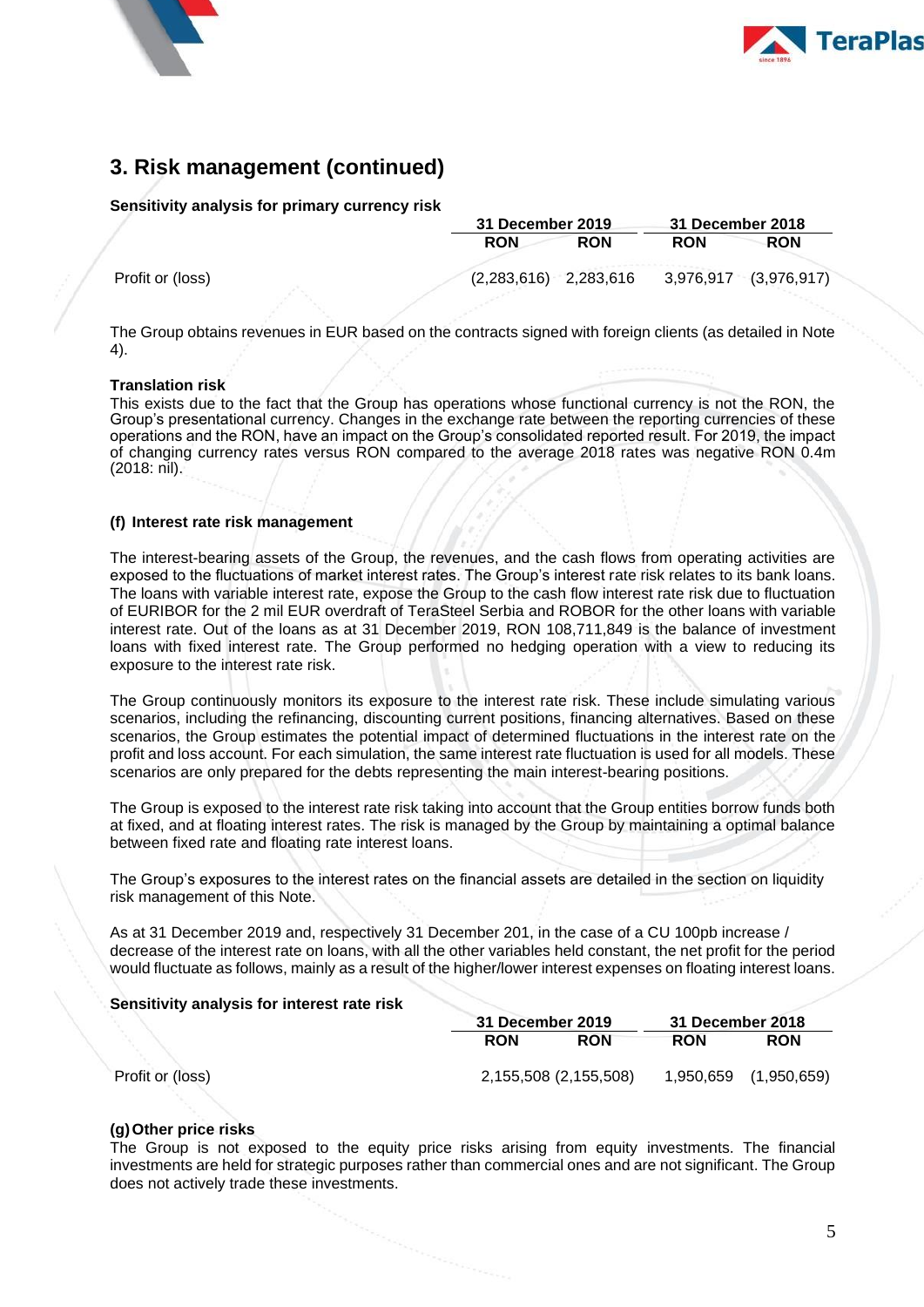



# **3. Risk management (continued)**

#### **(h)Credit risk management**

Credit risk encompasses the risk of financial loss to the Group of counterparty default in relation to any of its financial assets.

The Group has adopted a policy of performing transactions with trustworthy parties, parties that have been assessed in respect of the credit quality, taking into account its financial position, past experience and other factors, and additionally, obtaining guarantees or advance payments, if applicable, as a means of decreasing the financial losses caused by breaches of contracts. The Group exposure and the credit ratings of third parties to contracts are monitored by the management.

Group's maximum exposure to credit risk is represented by the carrying value of each financial asset: The credit risk relates to the risk that a counterparty will not meet its obligations causing financial losses to the Group.

Trade receivables are from a high number of clients from different industries and geographical areas. The permanent credit assessment is performed in relation to the clients' financial condition and, when appropriate, a credit insurance is concluded.

The Group has policies limiting the value of the exposure for any financial institution.

The carrying amount of receivables, net of the provision for receivables, plus the cash and cash equivalents, are the maximum amount exposed to the credit risk. Although the receivable collection could be influenced by economic factors, the management considers there is no significant loss risk for the Group, beyond the provisions already recorded.

The Group considers the exposure to the credit risk in relation to a counterparty or a group of similar counterparties by analysing the receivables individually and making impairment adjustments. The Group had more than four thousand clients in 2019, with the highest exposure on one client not exceeding 3%.

#### **(i) Liquidity risk management**

The Group manages the liquidity risks by maintaining appropriate reserves, bank facilities and reserve loan facilities, by continuously monitoring actual cash flows and by correlating the maturity profiles of financial assets and liabilities. Each Group company prepares annual and short term cash flows (weekly, monthly and quarterly). Financing needs for working capital are determined and contracted based on the budgeted cash flows. Investments projects are approved only with a concrete financing plan.

#### **(j) Fair value of financial instruments**

The financial instruments disclosed on the statement of financial position include trade and other receivables, cash and cash equivalents, short and long-term loans and other debts. The carrying amounts represent the maximum exposure of the Group to the credit risk related to the existing receivables.

Financial liabilities are at their carrying amount which is an approximation to their fair value, due to the fact that the liabilities are at variable interest rates and there are no material initial fees and charges amortized over time.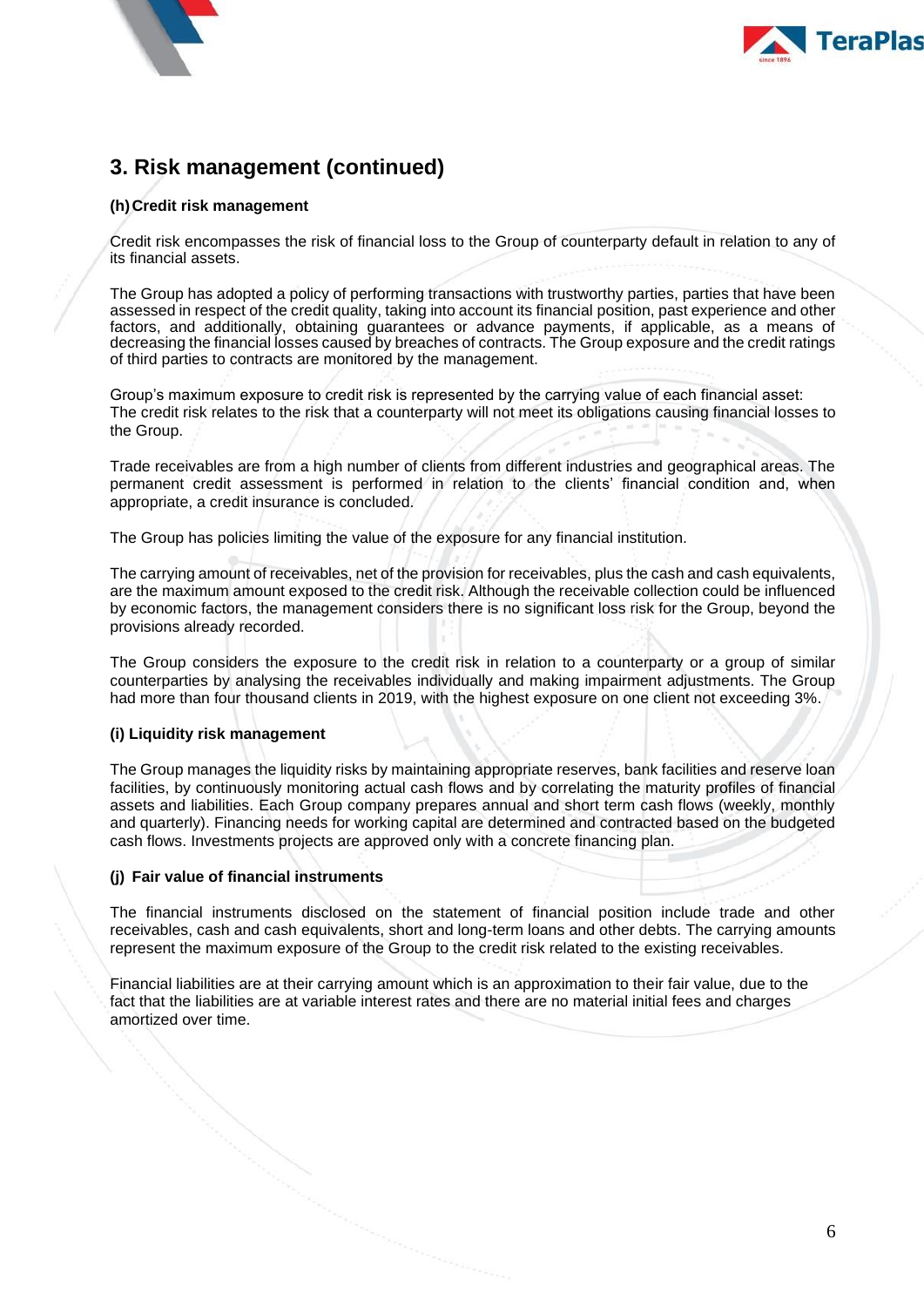



1

# **3. Risk management (continued)**

#### **Tables on liquidity and interest rate risks**

The tables below detail the dates remaining until the maturity of the Group's financial liabilities.

The tables were prepared based on the undiscounted cash flows of the financial liabilities at the nearest date when is possible for the Group to be requested to pay. The table includes both the interest and the cash flows related to the capital.

#### **2019**

| Non-interest bearing                                         | less than 1 month            | 1-3 months                    | 3 months - 1 year             |                              | 1-3 years      | 3-5 years                   | more than<br>5 years | <b>Total</b>                    |
|--------------------------------------------------------------|------------------------------|-------------------------------|-------------------------------|------------------------------|----------------|-----------------------------|----------------------|---------------------------------|
| Trade payables and other liabilities                         | (101, 341, 635)              | (46, 329, 589)                |                               | (9,077,742)                  | (9,538,132)    | 0                           | 0                    | (166, 287, 099)                 |
| Interest-bearing instruments                                 |                              |                               |                               |                              |                |                             |                      |                                 |
| Short and long-term loans                                    | (129, 297, 798)              | (2,881,926)                   |                               | (18, 187, 857)               | (39, 422, 253) | (25,042,004)                | (718, 935)           | (215, 550, 773)                 |
| Future interest on loans                                     | (618, 615)                   | (1,764,647)                   |                               | (6,865,120)                  | (3,648,050)    | (922, 886)                  | (6, 335)             | (13,825,653)                    |
| Leases                                                       | (180, 504)                   | (511,081)                     |                               | (990, 850)                   | (3,299,844)    | (451, 352)                  | (325, 730)           | (5,759,361)                     |
| Future interest on leases                                    | (21, 118)                    | (59, 372)                     |                               | (135,079)                    | (289, 135)     | (47, 413)                   | (14, 923)            | (567, 040)                      |
| <b>Non-interest bearing</b>                                  |                              |                               |                               |                              |                |                             |                      |                                 |
| Cash                                                         | 29,472,745                   |                               |                               |                              |                |                             |                      | 29,472,745                      |
| Receivable                                                   | 78,729,768                   | 56,884,640                    |                               | 3,131,402                    | 20,784         | 20,784                      | 7,874                | 138,795,252                     |
|                                                              |                              |                               | 3 months to                   |                              |                | Above 5                     |                      |                                 |
| 2018                                                         | <b>Below 1 month</b>         | 1-3 months                    | 1 year                        | 1-3 years                    | $3 - 5$ years  | vears                       |                      | <b>Total</b>                    |
| Non-interest bearing<br>Trade payables and other liabilities | (96, 723, 892)               | (48, 253, 632)                | (275,099)                     | (49,022,037)                 |                |                             | $-$ (194,274,661)    |                                 |
| Interest-bearing instruments                                 |                              |                               |                               |                              |                |                             |                      |                                 |
| Short and long-term loans<br><b>Future interest</b>          | (24, 290, 899)<br>(515, 878) | (13, 493, 867)<br>(1,597,492) | (84, 683, 731)<br>(3,706,581) | (53,004,077)<br>(11,086,541) |                | (19,593,338)<br>(4,479,623) |                      | (195,065,911)<br>(21, 386, 116) |
| Non-interest bearing<br>Cash                                 | 22,817,571                   |                               |                               |                              |                |                             |                      | 22,817,571                      |
| Receivables                                                  | 78,720,055                   | 46,253,683                    | 2,486,967                     |                              |                |                             |                      | 127,460,704                     |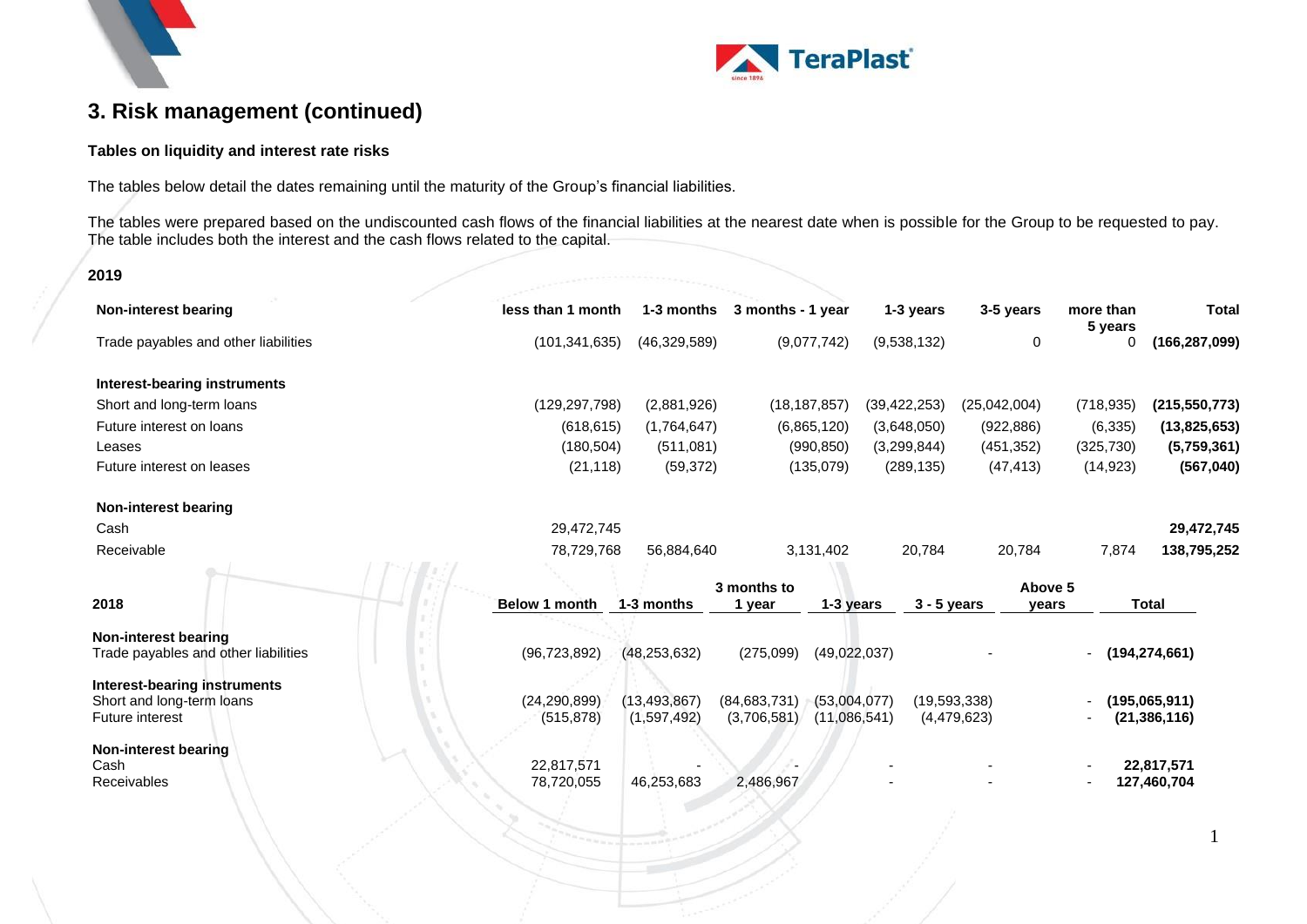



# <span id="page-20-0"></span>**4. The budget for 2020**

The likely evolution of the Group is included in the **Revenues and Expenses Budget for 2020**:

- Turnover: RON 1.256,342 thousand
- Operating profit: RON 115,168 thousand

Teraplast Group has planned for 2020 an investment budget of RON 31 million.

These investments can be directed towards: equipment, capital repairs and constructions.

The full Budget presentation can be seen at the following link: [https://www.teraplast.ro/wp](https://www.teraplast.ro/wp-content/uploads/2020/04/2020-Budget-TeraPlast-Group-ENG.pdf)[content/uploads/2020/04/2020-Budget-TeraPlast-Group-ENG.pdf](https://www.teraplast.ro/wp-content/uploads/2020/04/2020-Budget-TeraPlast-Group-ENG.pdf)

#### Potential factors of influence on 2020 budget

Considering the events related to the Coronavirus outbreak worldwide at the beginning of 2020, the TeraPlast Group and its companies had a proactice attitude regarding the management of the potential risks.

The crisis led to European states, including Romania, declaring the state of emergency, and implementing various levels of lockdown.

At TeraPlast Group level, progressive and firm measures were taken in order to ensure the employees' and partners' health and security. The set of measures aim to all areas of activity, are monitored, and reviewed as needed by the Analysis Commission of the Group, regularly.

In order to ensure a fair and equal information of the stakeholders, the Group reports, in line with the regulations in place, any event that exceeds the materiality threshold and could, to some extent, influence the Group's business evolution.

Considering that

the first impact of Covid-19 was first visible in Europe and Romania at the beginning of March,

the current situation is changing rapidly and has a high level of uncertainty,

At the time of this report, the TeraPlast Group management team considers it can not provide a firm prognosis of the Covronavirus pandemic impact on the Group businesses.

**10 potential action scenarios were set up** depending on the possible evolution of the current crisis. These scenarios imply the following parameters:

- $\triangleright$  The potential negative influences on the revenue due to both the pandemic evolution and a potential economic crisis following it, including a total activity suspension simulation in case the authorities would impose so
- $\triangleright$  Cash flow impact due to potential clients' defaults
- $\triangleright$  The ability of managing the debt service
- ➢ Fixed costs adjustment to minimize the impact on profitability in the demand drop scenarios
- $\triangleright$  Monitoring of the cost structure to secure a sustainable long-term performance

#### **Measures already in place**

- ➢ Heightened hygiene measures in order to protect our employees' health and security at work. Highly digital close collaboration among employees and with third parties. Special procedures on production sites.
- ➢ Personnel costs were temporarily reduced in areas where the production and demand declined. For a part of the white-collar personnel the working schedule was reduced.
	- ➢ Temporary income reduction in management by 25%-50%
- ➢ Renegotiated contracts with the suppliers. Alternative suppliers were identified in order to ensure the raw materials availability.
- ➢ The raw materials and finished goods stocks were diminished in order to decrease the working capital need
- ➢ The rent contracts were renegotiated for at least 3 months
- ➢ Tightened credit procedures in order to minimize credit risk
- Cash conservation policies in place

New measures are being planned and implemented.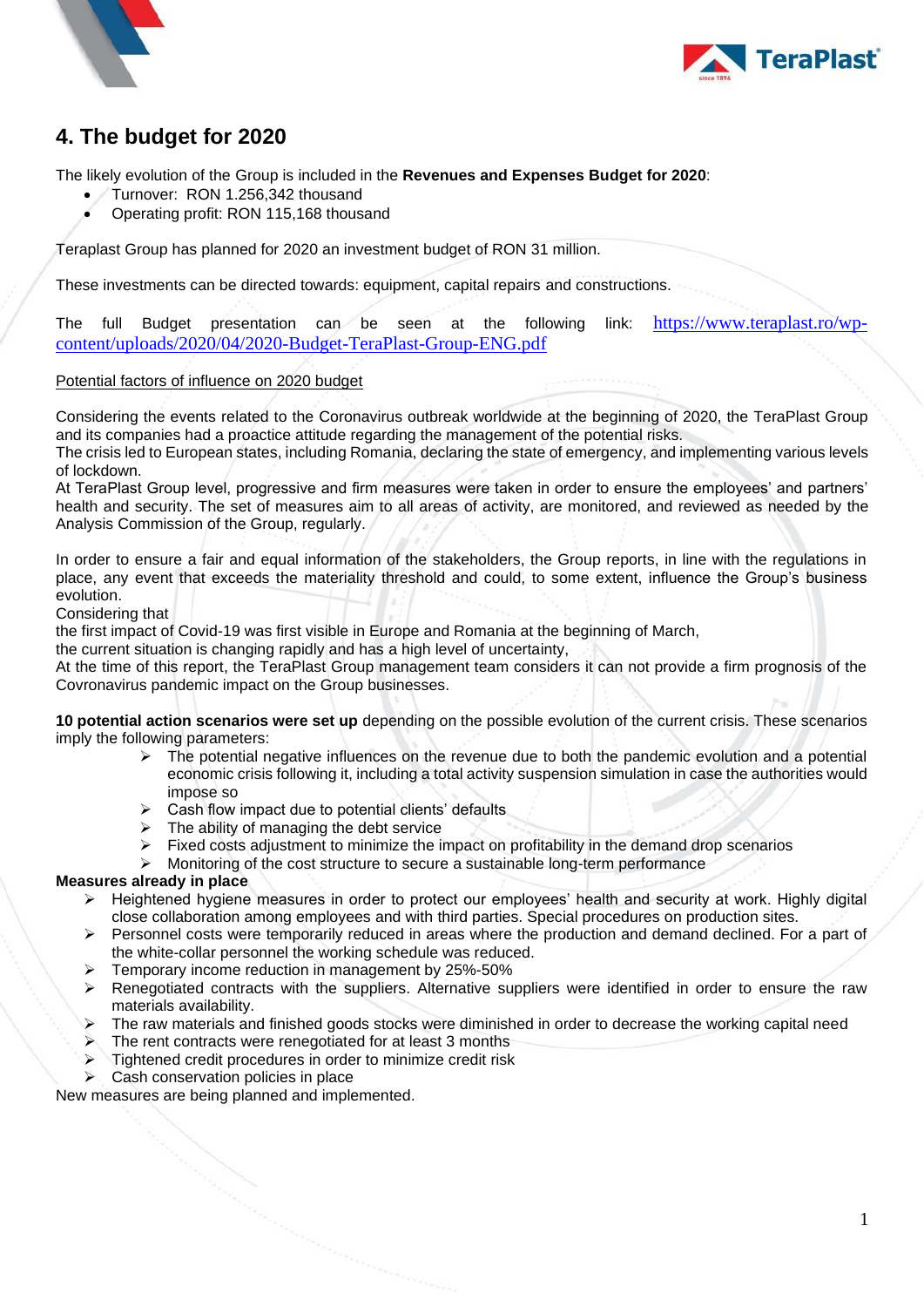



### <span id="page-21-0"></span>**5. Non-Financial statement**

According to the legal regulation on the disclosure of non-financial information, the Group prepares and publishes a distinctive sustainability report which includes information required by the non-financial statement and which describes our initiatives regarding sustainability. The Teraplast sustainability report for 2019 will be published by 31<sup>st</sup> of December 2020.

#### *Environmental policy*

We are aware of the impact that our activity and products can have on the environment. One of our goals is to mitigate the negative impact and prevent situations that can affect the environment and society. As a result, we constantly allocate resources to identify and minimize them, and we are actively involved in sustainable development.

#### *Integrated management system*

Teraplast has implemented the ISO 14001 Environmental Management System as a component of an integrated qualityenvironment-occupational health and safety management system. The environmental management system has been certified for the first time in Teraplast in 2009. The activities regulated by this system are maintained and continually improved, being systematically verified by internal audit and also by the certification body. Action programs are based on internal, external audits and management reviews.

#### *Rigorous implementation of Environmental Policy*

In order to fulfill the Policy, the commitment undertaken and the achievement of the environmental objectives and targets, management programs (annual or long-term) are established, which include general and specific objectives, deadlines and means of accomplishment, responsibilities and authorities designated for the relevant functions.

In order to achieve the objectives and targets, Environmental Management Plans are established and the Environmental Officer monitors the stage of their implementation during the year, according to their evolution.

When preparing Management Programs, consideration is given to introducing new technologies and to the views of stakeholders. These programs are periodically analyzed by the responsible factors to determine the stage of their implementation or are monitored directly by the Environmental Manager and brought to the attention of top management.

In the case of projects and / or developments (changes in product design, introduction of new working conditions), management programs are tailored to suit the situation and actions are set up to ensure management involvement. Changes resulting from the implementation of these projects / developments, as well as the new requirements of the applicable legal and regulatory norms, are documented so as to ensure the continued operation of the management system.

#### *Sustainable Development*

Teraplast is actively involved in the development of sustainable systems, and within the Research and Development Center, research activities are performed annually to improve the existing products and to obtain new products.

Research projects in 2019 were focused on product development aiming at obtaining higher physical and mechanical properties than existing ones and cost efficiency with raw materials. Thus, PVC multi-layer pipes with micronized recycled PVC were obtained from various recycled rigid PVC. The impact of using this micronized recycled PVC is a major one, both for the environment, through its reuse in the production process and substitution of virgin PVC as well as cost optimization. Recycled PVC obtained in the form of granules was tested on the co-extruded layer of the joinery profiles. The results obtained were positive, superior to the substituted dry-blend in which the base raw material is virgin PVC. The research department studies recycled PVC in various compositions in order to identify new applications. TeraPlast has patents pending for some of these applications.

TeraSteel also introduced Leed Pannels with decreased environmental impact and increased thermal transfer properties, in partnership with Dow Chemicals. Wetterbest introduced as well new product groups, the Supreme 50 product line, with increased corrosion protection and lower carbon footprint.

Suppliers of raw materials are also assessed from the point of view of complying with environmental requirements. We avoid the use of hazardous chemicals in the activities and in the supply chain.

All hazardous chemicals used in the activities are carefully monitored, accompanied by the Safety Data Sheet and their requirements are transposed into internal measures (allocation of special spaces, storage / handling, use, training, etc.).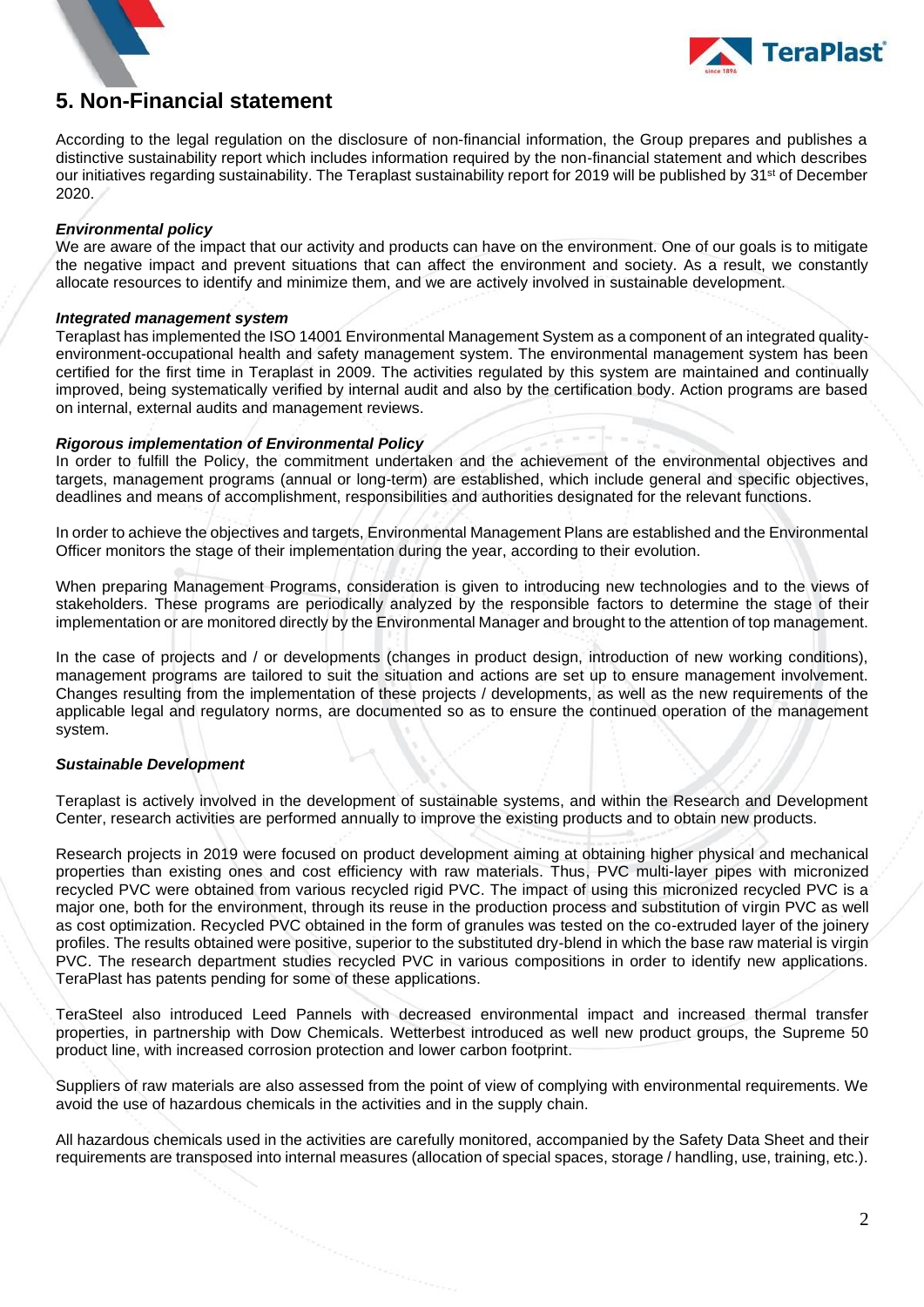

# **5. Non-financial statement (continued)**

#### *Pollution prevention and control*

To prevent soil contamination, all pools are properly sealed. At the same time, both the interior surfaces where the productive activities are carried out as well as part of the exterior surfaces such as the surface of the transport paths are constructed from concrete. The remainder of the land is partially formed of green areas. Loading and unloading of material takes place in designated areas, protected against leakage through liquid leakage or dust dispersion. In storage there are adequate quantities of absorbents suitable for controlling any accidental spillage, in the unlikely event of such an occurrence. The rainwater from the platform is circulated through an oil separator.

Over 80% of the technological water is recirculated and wastewater is passed through the sewage treatment station. Wastewater quality indicators are determined quarterly. In 2020 we will invest in upgrading this station to accommodate the increase in staff.

Dangerous chemical substances are purchased in strict compliance with applicable legislation and their handling, use and disposal is in accordance with the safety data sheet that allows for all measures for environmental protection, occupational health and safety to be taken. The storage of the various dangerous chemicals is made taking into account the compatibility of the substances. The management of these substances is carried out by trained persons who know the measures to be taken in case of emergency situations.

#### *Waste management*

In the Group companies, recoverable waste (plastic waste, metal waste, paper packaging waste, cardboard, plastic packaging, wood packaging, etc.) and non-recoverable waste (industrial waste, contaminated metal packaging and household waste) are generated.

The implemented environmental management system aims to minimize the quantities of waste resulting from production processes, where possible. The resulting waste in the company is collected selectively and used/disposed of by authorized economic operators.

Hazardous waste sent off-site for disposal is transported only by authorized economic operators, in compliance with the legal provisions in force. Waste is transported only from the site of activity to the disposal site without adversely affecting the environment.

Waste is packaged and labeled in accordance with the laws and regulations in force for mandatory inscriptions. During collection, recovery or disposal, all waste is temporarily stored in specially designed areas and places, properly protected against dispersion in the environment. Waste is clearly labeled and separated accordingly.

The management of all categories of waste is carried out in strict compliance with the legal provisions. Waste is collected and stored temporarily by types and categories without being mixed. These are stored separately, inert and nonhazardous waste separately from the hazardous one.

The recovery of recyclable industrial waste is carried out in compliance with the provisions of Law 211/2011 and other legal provisions in force.

Reaching recycling and collection targets is done individually through contracts with authorized recycling / collection companies.

#### *Combating corruption and bribery*

Internal compliance programs in this area focus on the following directions:

- anticompetitive practices;
- economic sanctions and embargoes;
- the fight against corruption;
- gift policies;
- conflicts of interests.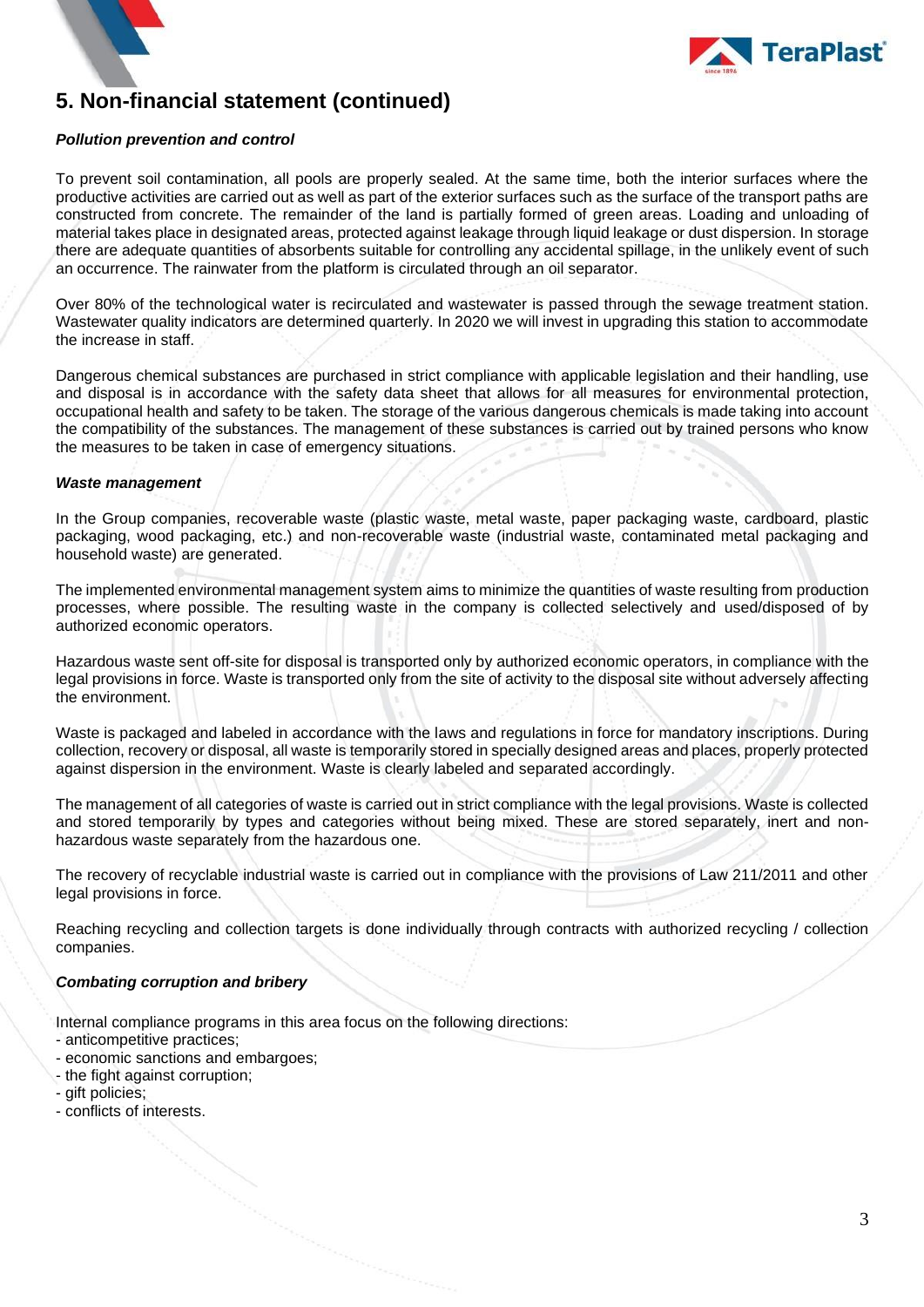



### **5. Non-financial statement (continued)**

Conflicts of interests may arise when personal interests conflict with the ability to exercise one's duties properly and efficiently. In relation to relationships or activities that may affect or appear to affect the ability to make objective and fair decisions when carrying out activities on behalf of the Company, there is an internal procedure at the level of the Group with the aim of complying with the legal provisions in force, namely Law 24/2017 on Issuers of Financial Instruments and Market Operations, which states: "The managers of issuers whose securities are admitted to trading on a regulated market are obliged to report immediately any legal act concluded by the issuer with the directors, the employees, the controlling shareholders, as well as the persons with whom they act in concert, whose cumulative value represents at least the equivalent in RON of EUR 50,000. "(Art.82 (1) of Law 24/2017)

Sanctions and embargoes restrict transactions with certain countries, individuals and legal entities. These restrictions need to be known and analyzed before starting any transaction.

When integrating any new employee, according to the New Employee's Guide, it is clear what the Group companies are asking for the expected behaviors with respect to the issues listed above. Our employees have clearly defined limitations on the acceptance of gifts, services and benefits of any kind coming from suppliers or customers in order to facilitate commercial transactions with any of the Group companies. They are authorized to accept or offer gifts and invitations that are appropriate in the circumstances, subject to the limitations, approvals and registration requirements defined in our internal rules. No money or equivalent gift may be offered or received.

In our business relationships with public and state institutions, our employees do not solicit or accept gifts, services, favors, invitations or any other personal benefits that may affect their impartiality in the exercise the function held. No gifts or other free gifts are given to government officials or state organ representatives, except for small-value promotional items customized with the Company's logo.

#### *Responsible procurement policy*

Procurement is critical to the Company's competitiveness and its ability to innovate. The main objective of the procurement activity is the complete material availability both in terms of quantity and quality, in due time, in conditions of maximum safety and with minimal cost of material resources necessary for the development of productive activities within the Company. At the same time, the activity involves proactive management of supply chain risks in order to minimize their potential impact.

The purchasing policy within Group companies is an integral part of the overall objective of the Group, to meet customer requirements, to manage production processes efficiently and to meet the requirements of the integrated management system.

An essential role in continuously improving the quality of our products and working standards lies with our suppliers who are carefully selected for the production process.

We are building long term partnerships with our suppliers, based on trust and responsibility. We are constantly evaluating suppliers and applying an internal qualification and acceptance system. Furthermore, we are actively seeking alternative suppliers to reduce dependence on a single supplier.

Group suppliers will comply with and observe local, national and international environmental regulations. They are required to hold all the environmental permits and authorizations required to conduct the business. Suppliers will systematically manage environmental impacts, including: energy, water, waste, chemicals and air pollution.

Suppliers will comply with all applicable anti-corruption laws and regulations, and will have a zero tolerance policy for any form of bribery, corruption, and misappropriation. They must carry out all transactions in a transparent manner and accurately reflect them in accounting records and books. Suppliers must comply to intellectual property regulations and warrant against any risks that might arise from this field.

Selecting and accepting suppliers is based on both assessing their ability to deliver products according to our requirements, as well as: quality / price ratio, certified management systems, payment options, availability on delivery, complaint handling. The evaluation process also involves auditing and visiting suppliers as much as possible, and assessing the compliance with environmental, occupational health and safety requirements, and social responsibility.

The Teraplast Group believes that establishing strong partnerships with suppliers ensures a positive outcome for both parties.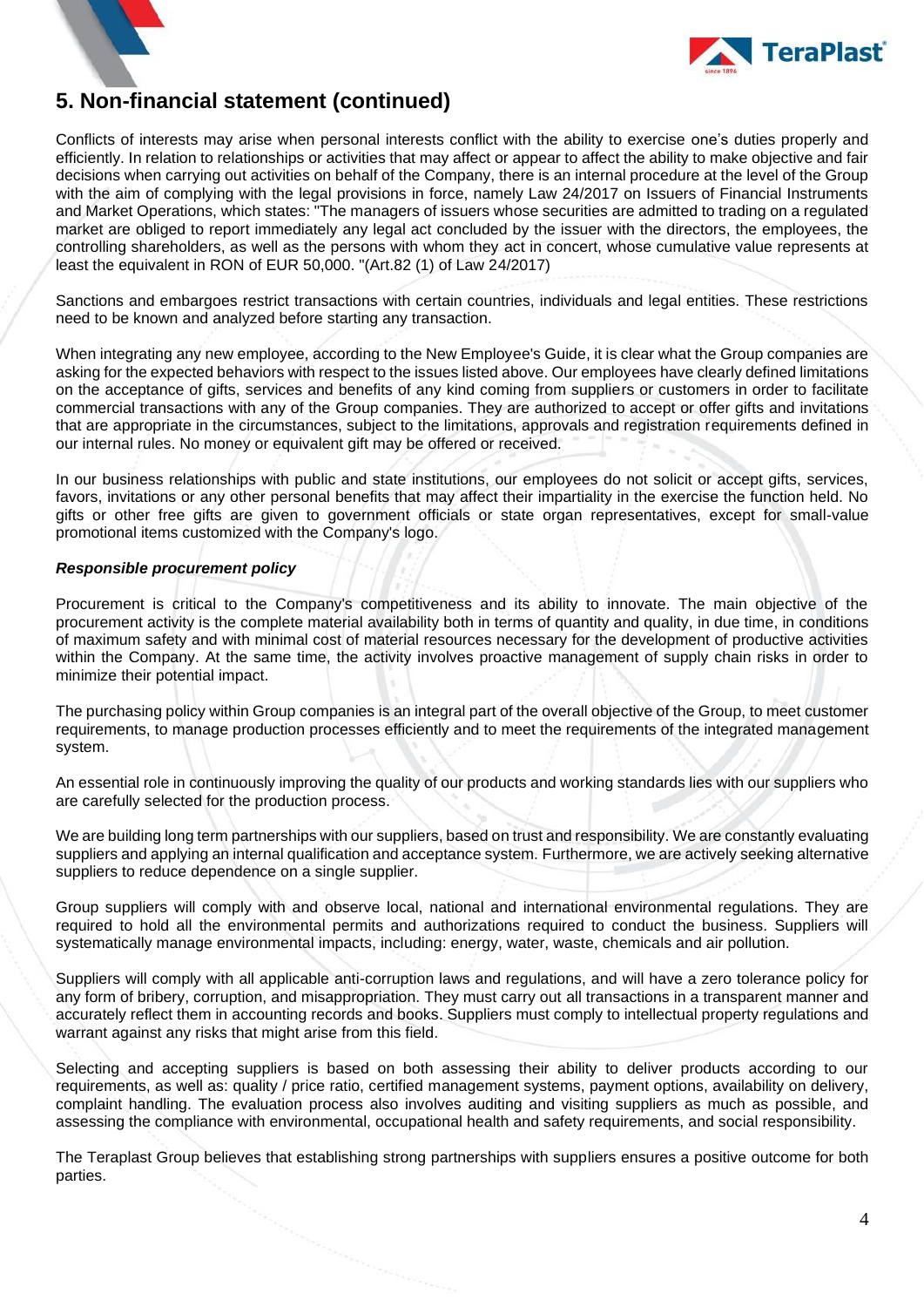

# **5. Non-financial statement (continued)**

The Group's procurement policy is linked to the quality standards (SR EN ISO 9001), the environment (SR EN ISO 14001) and Occupational Health and Safety (SR OHSAS 18001), but it also contains specific requirements based on the Group's Code of Conduct.

This ensures the general conditions for:

- the quality of the products and services purchased
- product safety / chemicals management
- protecting the environment
- the code of conduct in the procurement activity

Supplier selection and evaluation follow their capacity for innovation, continuous improvement of processes and adaptation of environmental codes.

The procurement policy applies to all suppliers of raw materials, materials and services in the Group.

The list of approved vendors includes all procurement providers and we have ensured that they comply with legal and regulatory requirements both in Europe and in the areas in which they operate, with regard to: forced labor, child exploitation, discrimination, the environment, bribery and corruption, unfair competition, etc. Suppliers are visited before they start a collaboration, and periodically are re-evaluated to determine whether they can still meet the set requirements.

#### *Responsible sales policy*

The Group's sales policy is based on a transparent procedure, tailored to a normal and fair competitive environment, designed to sustain sales growth through various economic and non-economic leverage, such as: sales price, gross margin to production cost, profit conditions, transportation conditions, cashing conditions, discount quota etc.

How to use these levers forms distinct chapters of commercial policy for each business line, customer category, or product. At the same time, the Commercial Policy is correlated with the quality standards and contains specific measures and procedures based on the Group Code of Conduct, as well as measures and procedures for the prevention of corruption acts.

The Sales Department of the Group is coordinated by the Commercial Director and follows a simple structure based on both the geographical structure of the market served by the Group and the structure of the Group's portfolio on business lines. Each business line is coordinated by a Business Line Manager, who further coordinates the Regional Managers, with Sales Agents subordinate to them. Each sales agent is assigned a territory of his own, being also informed of the Commercial Policy. All sales of the Group closely follow the Commercial Policy, subject to a hierarchical approval system and with its own elements of substantiation and action either directly on sales. Changes to the fundamental elements of the Commercial Policy, for example the sale price, are reapproved at the appropriate hierarchical level before they are exposed to the market by the sales agents.

Both our clients and our employees will comply with all applicable anti-corruption laws and regulations, and will have a zero tolerance policy for any form of bribery, corruption, and misappropriation. They must carry out all transactions in a transparent manner and accurately reflect them in accounting records and books. The main documents underlying customer transactions, Sales Agreements, are also subject to an internal approval and signature procedure that minimizes the risk of unfair trading.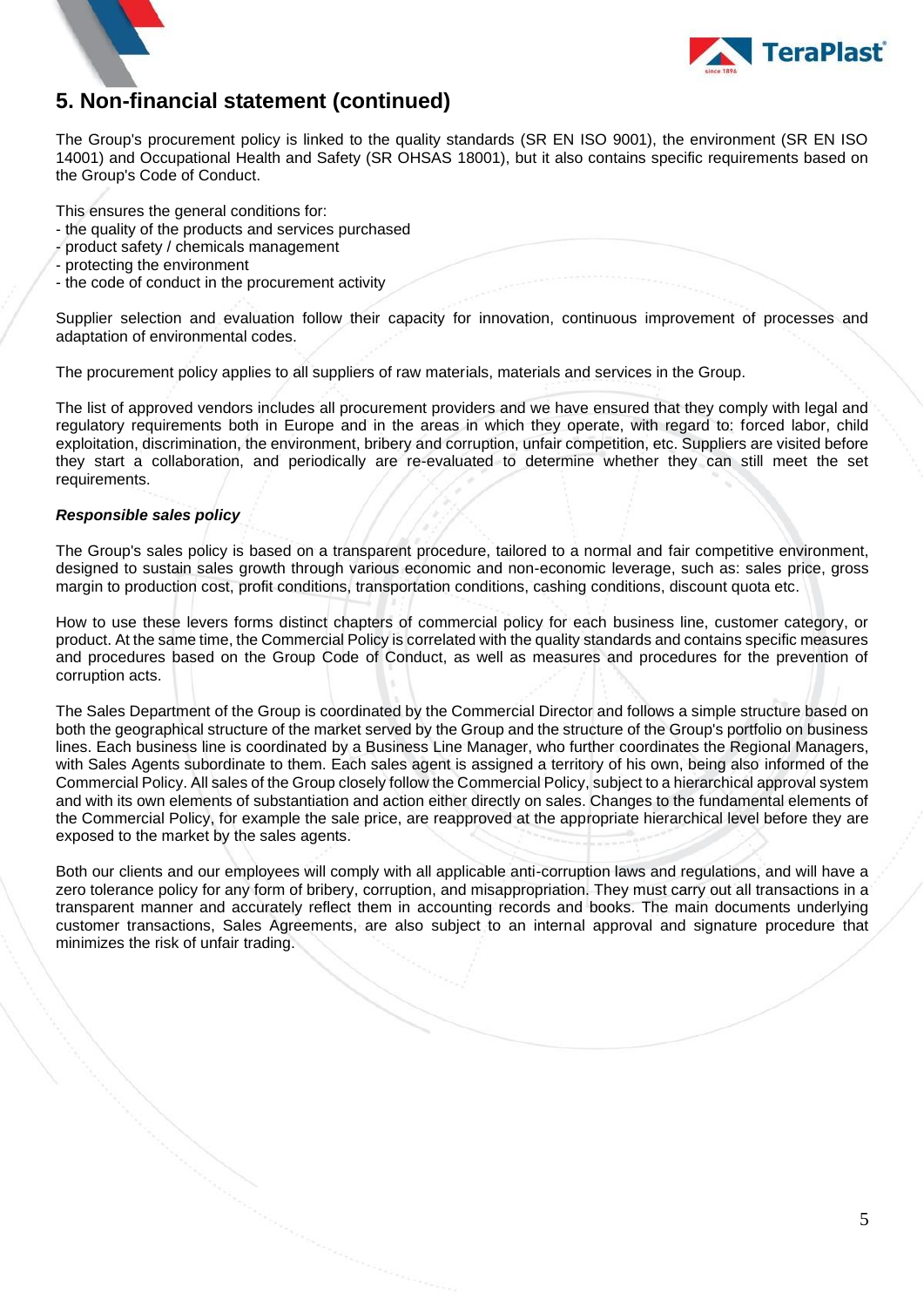

# <span id="page-25-0"></span>**6. Group Management**

#### **Directors` presentation**

Teraplast is managed in a unitary system by a Board of Directors composed of five members appointed by the General Meeting of Shareholders by secret vote. The length of service of the Directors is one year and the Directors can be reappointed. At the date of this Report the structure of the Board of Directors is as follows:

#### **DOREL GOIA**

- Position: Chairman of the Board
- Background area: entrepreneurship
- First elected on the Board of Directors: 2008
- Activity: ACI Cluj SA; Parc SA; Hermes SA

#### **LIVIU CIUPE**

- Position: Independent Non-executive Director
- Background area: industrial
- First elected on the Board of Directors: 2019
- Activity: Rematinvest Group

#### **RĂZVAN LEFTER (RSL Capital Advisors SRL)**

- Position: Non-executive Director
- Background area: economy
- First elected on the Board of Directors: 2014
- Activity: RSL Capital Advisors, Conpet Ploiesti (Board of Directors), Mundus Services AD Bulgaria (Board of Directors)

#### **MAGDA PALFI**

- Position: Non-executive Director
- Background area: Banking
- First elected on the Board of Directors: 2008
- Activity: Raiffeisen Bank (Regional Corporate Director– Cluj Corporate Center), TeraSteel SA (Board of Directors)

#### **ALEXANDRU STÂNEAN**

- Position: **Executive Director**
- Background area: Business Administration
- First elected on the Board of Directors: 2007
- Activity: TeraPlast SA (Chief Executive Officer)

Members of the Board of Directors are elected at the General Meeting of Shareholders on the basis of shareholders' voting in accordance with legal requirements. Therefore, there are no agreements or understandings to report in this document.

#### **Members of the executive team**

Teraplast's executive management is appointed by the Board of Directors, and at the date of this report it is delegated to the CEO and the CFO. The CEO and CFO manage the everyday activity of the company.

### The executive team is comprised of:

#### **Alexandru Stânean – Chief Executive Officer**

Year of Birth: 1982

In office: July 2018 – present

Alexandru Stânean joined the TeraPlast Team in 2007, occupying, over time, different positions within the TeraPlast Group, such as Deputy General Manager, Director of Operations, in charge of external development. In 2008, he was part of the team responsible for TeraPlast's IPO. Currently, Mr. Stânean is Chief Executive Officer of TeraPlast, in his second term.

#### **Ioana Birta – Chief Financial Officer**

#### Year of birth: 1983

#### In office: June 2017 – present

Ioana Birta has more than 10 years of experience within Big 4. She is a member of the ACCA (Association of Chartered Certified Accountants) and CAFR (Romanian Chamber of Financial Auditors).